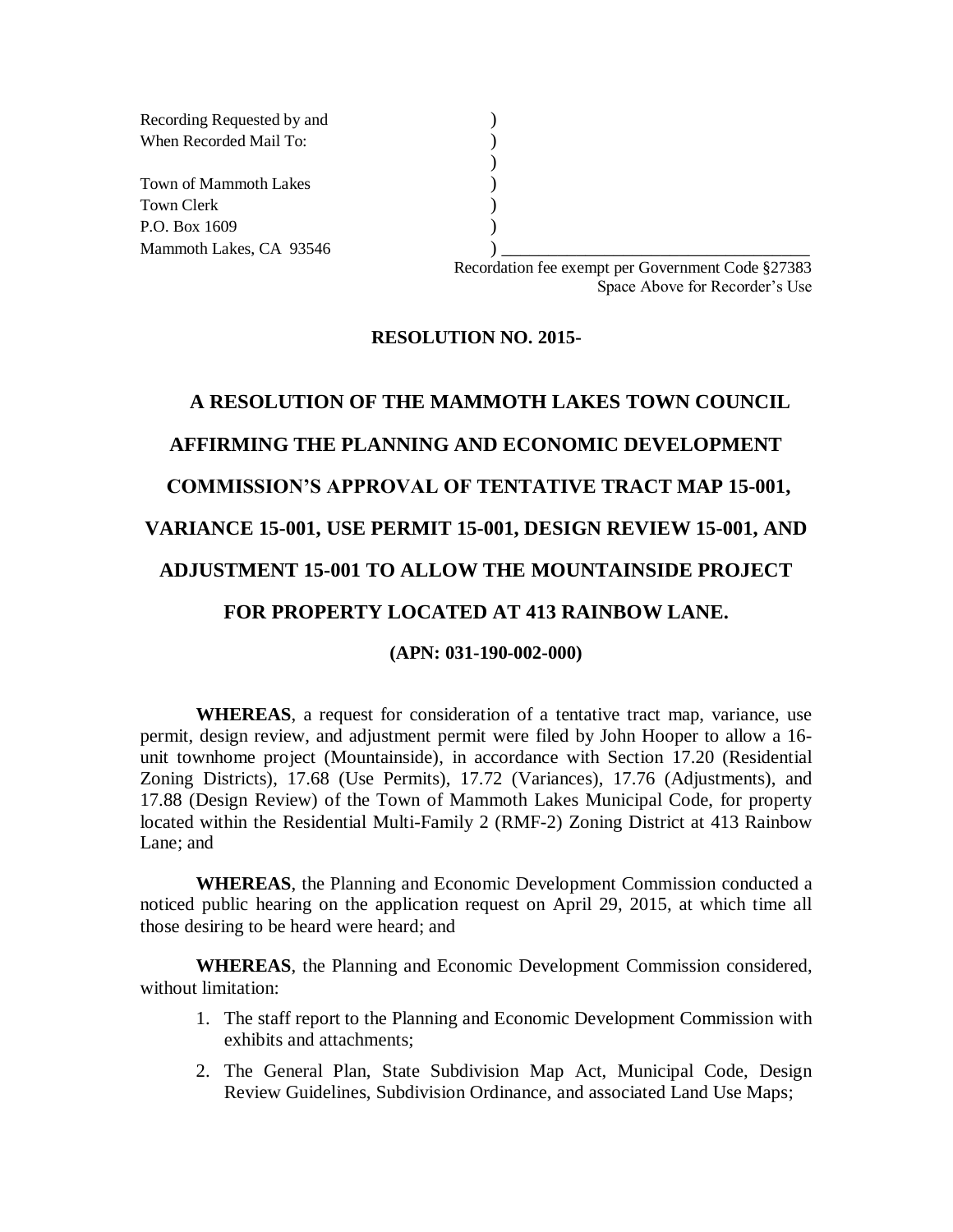- 3. Oral evidence submitted at the hearing;
- 4. Written evidence submitted at the hearing; and
- 5. Project plans consisting of:
	- a. Tentative Tract Map 15-001 Sheets 1-4, dated April 1, 2015;
	- b. Building A Sheets A2.1, A.2.2, A2.3, A2.4, A3.1, A3.2, A3.3, A3.4, and A3.5, dated April 6, 2015;
	- c. Building B Sheets A2.1, A.2.2, A3.1, A3.2, and A3.3, dated April 6, 2015;
	- d. Building C Sheets A2.1, A.2.2, A2.3, A2.4, A3.1, A3.3, A3.4, and A3.5, dated April 6, 2015 and Building C Sheet A3.2, dated April 30, 2015;
	- e. Building D Sheets A2.1, A.2.2, A3.1, A3.2, and A3.3, dated April 6, 2015;
	- f. Building A, B, C, and D color elevations, two sheets per building, dated received by the Town of Mammoth Lakes on March 17, 2015;
	- g. Mountainside Townhomes Typical Materials Model, which identifies exterior color and materials, dated received by the Town of Mammoth Lakes on April 3, 2015;
	- h. Preliminary landscape plan, dated received by the Town of Mammoth Lakes on April 2, 2015; and
	- i. Photosimulation of project, dated received by the Town of Mammoth Lakes on April 22, 2015.

**WHEREAS**, following the receipt of all oral and written testimony, the Planning and Economic Development Commission closed the public hearing on April 29, 2015 and adopted Resolution No. PEDC 2015-05 approving the Mountainside project (Tentative Tract Map 15-001, Variance 15-001, Use Permit 15-001, Design Review 15-001, and Adjustment 15-001) with a 4-0 vote; and

**WHEREAS**, on May 14, 2015 an appeal was filed against the Planning and Economic Development Commission's approval of the Mountainside project; and

**WHEREAS**, the Town Council conducted a noticed public hearing on the Mountainside project approval appeal request on June 3, 2015, at which time all those desiring to be heard were heard; and

**WHEREAS**, the Town Council considered, without limitation:

- 1. The staff report to the Town Council with exhibits and attachments;
- 2. The April 29, 2015 staff report to the Planning and Economic Development Commission with exhibits and attachments, including public comments and handouts provided at the April 29, 2015 Planning and Economic Development Commission public hearing;
- 3. The General Plan, State Subdivision Map Act, Municipal Code, Design Review Guidelines, Subdivision Ordinance, and associated Land Use Maps;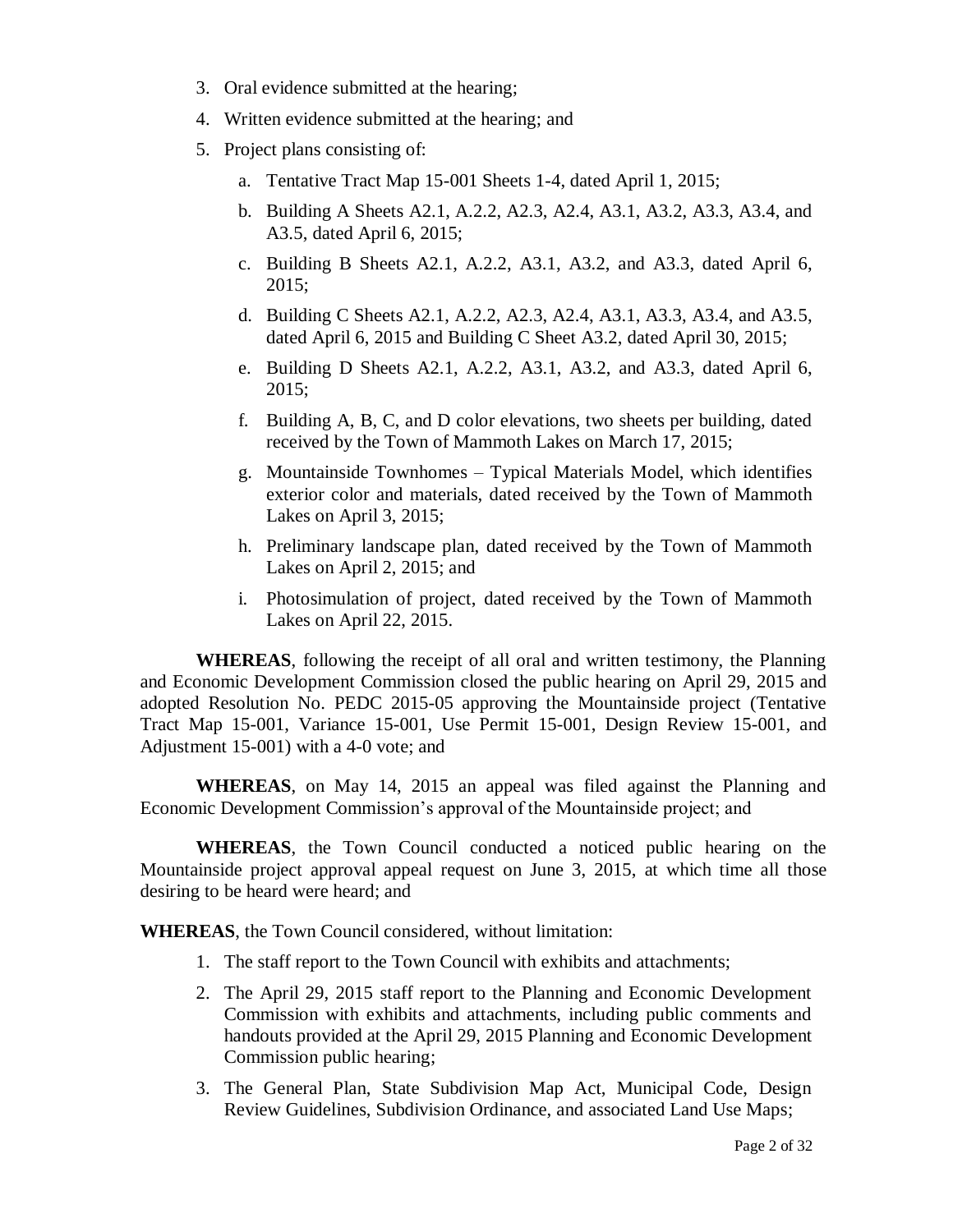- 4. Oral evidence submitted at the hearing;
- 5. Written evidence submitted at the hearing; and
- 6. Project plans consisting of:
	- a. Tentative Tract Map 15-001 Sheets 1-4, dated April 1, 2015;
	- b. Building A Sheets A2.1, A.2.2, A2.3, A2.4, A3.1, A3.2, A3.3, A3.4, and A3.5, dated April 6, 2015;
	- c. Building B Sheets A2.1, A.2.2, A3.1, A3.2, and A3.3, dated April 6, 2015;
	- d. Building C Sheets A2.1, A.2.2, A2.3, A2.4, A3.1, A3.3, A3.4, and A3.5, dated April 6, 2015 and Building C Sheet A3.2, dated April 30, 2015;
	- e. Building D Sheets A2.1, A.2.2, A3.1, A3.2, and A3.3, dated April 6, 2015;
	- f. Building A, B, C, and D color elevations, two sheets per building, dated received by the Town of Mammoth Lakes on March 17, 2015;
	- g. Mountainside Townhomes Typical Materials Model, which identifies exterior color and materials, dated received by the Town of Mammoth Lakes on April 3, 2015;
	- h. Preliminary landscape plan, dated received by the Town of Mammoth Lakes on April 2, 2015; and
	- i. Photosimulation of project, dated received by the Town of Mammoth Lakes on April 22, 2015.

# **NOW THEREFORE, THE TOWN COUNCIL OF THE TOWN OF MAMMOTH LAKES DOES RESOLVE, DETERMINE, FIND AND ORDER AS FOLLOWS:**

#### **SECTION 1. FINDINGS.**

- 1. **CEQA.** The project is categorically exempt pursuant to CEQA Guidelines Section 15332, In-Fill Development Projects because the following criteria are met:
	- a. The project is consistent with the General Plan because the project is consistent with the High Density Residential 2 (HDR-2) designation since the project is a multi-unit townhouse development at a density of 9.6 units per acre, which is below the maximum allowable density of 12 units per acre. Additionally, the project provides a high quality townhome product available for nightly rentals in an appropriate location, the design respects the natural environment by preserving the steeply sloped portion of the lot, the architecture and building exteriors are appropriate to the Eastern Sierra, building height would remain below tree heights on the site, and pedestrian connectivity is provided (General Plan Policies C.2.L, C.2.N, C.2.T, C.2.V, C.2.X, C.4.C, L.3.A, L.5.B, L.5.C, and S.3.H).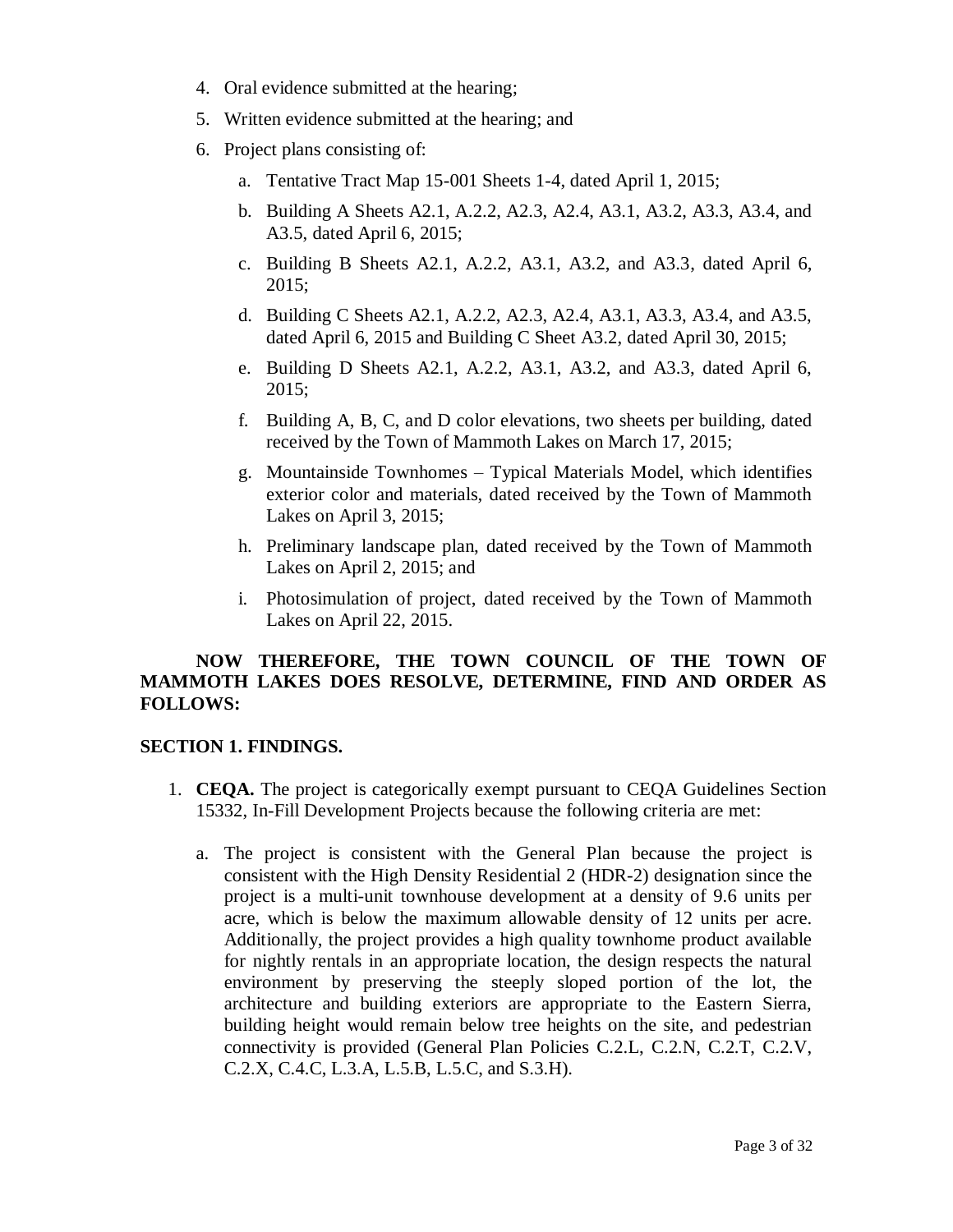The project is consistent with the Zoning Code because the project complies with all applicable regulations for the Residential Multi-Family 2 (RMF-2) Zone, including but not limited to density, lot coverage, snow storage, parking, solid waste/recycling, and specific land use regulations identified in Municipal Code Section 17.52.210. The project includes variance requests for a reduced front yard setback and increased building height, which are allowed pursuant to Municipal Code Chapter 17.72. The project also includes an adjustment request for increased building height, which is allowed pursuant to Municipal Code Chapter 17.76.

- b. The proposed development occurs within city limits on a project site of no more than five acres substantially surrounded by urban uses because the project site is within the Town's Urban Growth Boundary, the site is approximately 1.67 acres, and the site is surrounded by condominium developments and a parking lot.
- c. The project site has no value as habitat for endangered, rare, or threatened species because a biological resources assessment for the project site dated April 3, 2015 and prepared by Dr. Jim Paulus, documents that the site has no value as habitat for endangered, rare, or threatened species.
- d. Approval of the project would not result in any significant effects related to traffic, noise, air quality, or water quality since the project is below the maximum density allowed for the site, the project conforms or is required to conform to Municipal Code standards for noise, air quality and lot coverage, the project conforms or is required to Public Works standards for improvements, parking, driveways, and storm drain systems, and the project will be required to obtain necessary permits for construction, including a National Pollutant Discharge Elimination System (NPDES) permit.
- e. The site can be adequately served by all required utilities and public services because all necessary utilities and services are currently provided or can be extended to the site. The plans were routed to Mammoth Community Water District (MCWD), the Mammoth Lakes Fire Protection District (MLFPD), Amerigas, Mammoth Disposal, Southern California Edison (SCE), and the United States Forest Service (USFS), and all comments received have been incorporated into the project and/or conditions of approval. Additionally, at time of building permit, development impact fees (DIF) will be paid.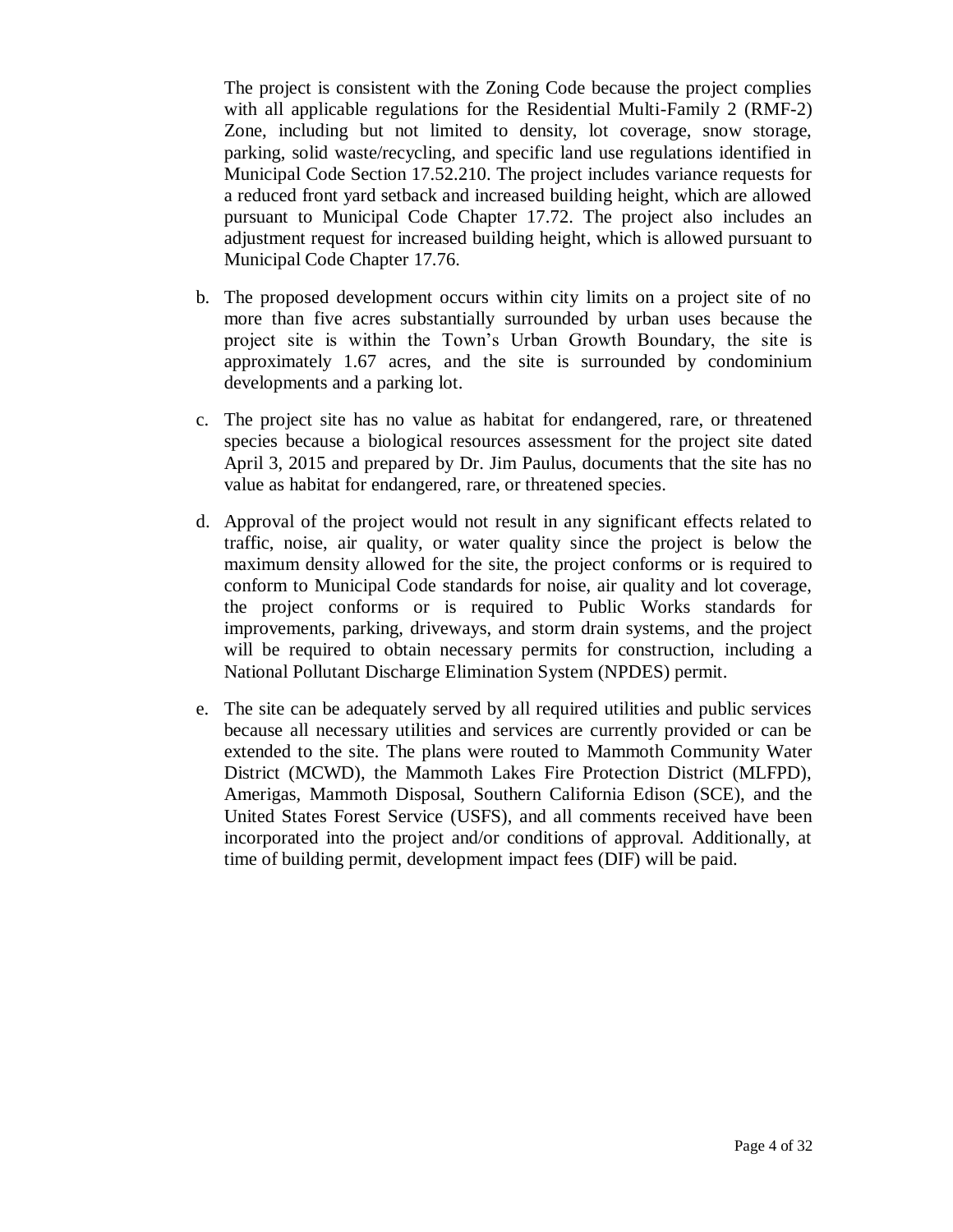### 2. **MUNICIPAL CODE FINDINGS.**

#### **FINDINGS FOR USE PERMIT**

#### (Municipal Code Section 17.68.050)

a. The proposed use is consistent with all applicable sections of the General Plan because the project is consistent with the High Density Residential 2 (HDR-2) designation since the project is a multi-unit townhouse development at a density of 9.6 units per acre, which is below the maximum allowable density of 12 units per acre. Additionally, the project provides a high quality townhome product available for nightly rentals in an appropriate location, the design respects the natural environment by preserving the steeply sloped portion of the lot, the architecture and building exteriors are appropriate to the Eastern Sierra, building height would remain below tree heights on the site, and pedestrian connectivity is provided (General Plan Policies C.2.L, C.2.N, C.2.T, C.2.V, C.2.X, C.4.C, L.3.A, L.5.B, L.5.C, and S.3.H).

The proposed use is consistent with all applicable sections of Title 17 because the project complies with all applicable regulations for the Residential Multi-Family 2 (RMF-2) Zone, including but not limited to density, lot coverage, snow storage, parking, solid waste/recycling, and specific land use regulations identified in Municipal Code Section 17.52.210. The project includes variance requests for a reduced front yard setback and increased building height, which are allowed pursuant to Municipal Code Chapter 17.72. The project also includes an adjustment request for increased building height, which is allowed pursuant to Municipal Code Chapter 17.76.

There is no applicable specific plan or master plan.

- b. The proposed use and the conditions under which it would be operated or maintained will not be detrimental to the public health and safety nor materially injurious to properties or improvements in the vicinity because transient use of townhomes is consistent with what is permitted in the RMF-2 Zone and the HDR-2 land use designation, and the project is similar to existing uses on properties in the vicinity.
- c. The Alternate Housing Mitigation Plan (AHMP) is to pay the current in-lieu fee for projects of nine or fewer units (\$23,222 per market rate unit) or the current in-lieu fee established at time of building permit issuance at the developer's discretion. This AHMP is approved pursuant to the following findings:
	- i. On-site housing is undesirable for the community or infeasible because the site is focused towards nightly rentals due its location across from Canyon Lodge, and because this location is also relatively far from Vons, schools, the hospital, and other resident facilities and services (e.g., post office, gym, etc.). Also, although Canyon Lodge is a major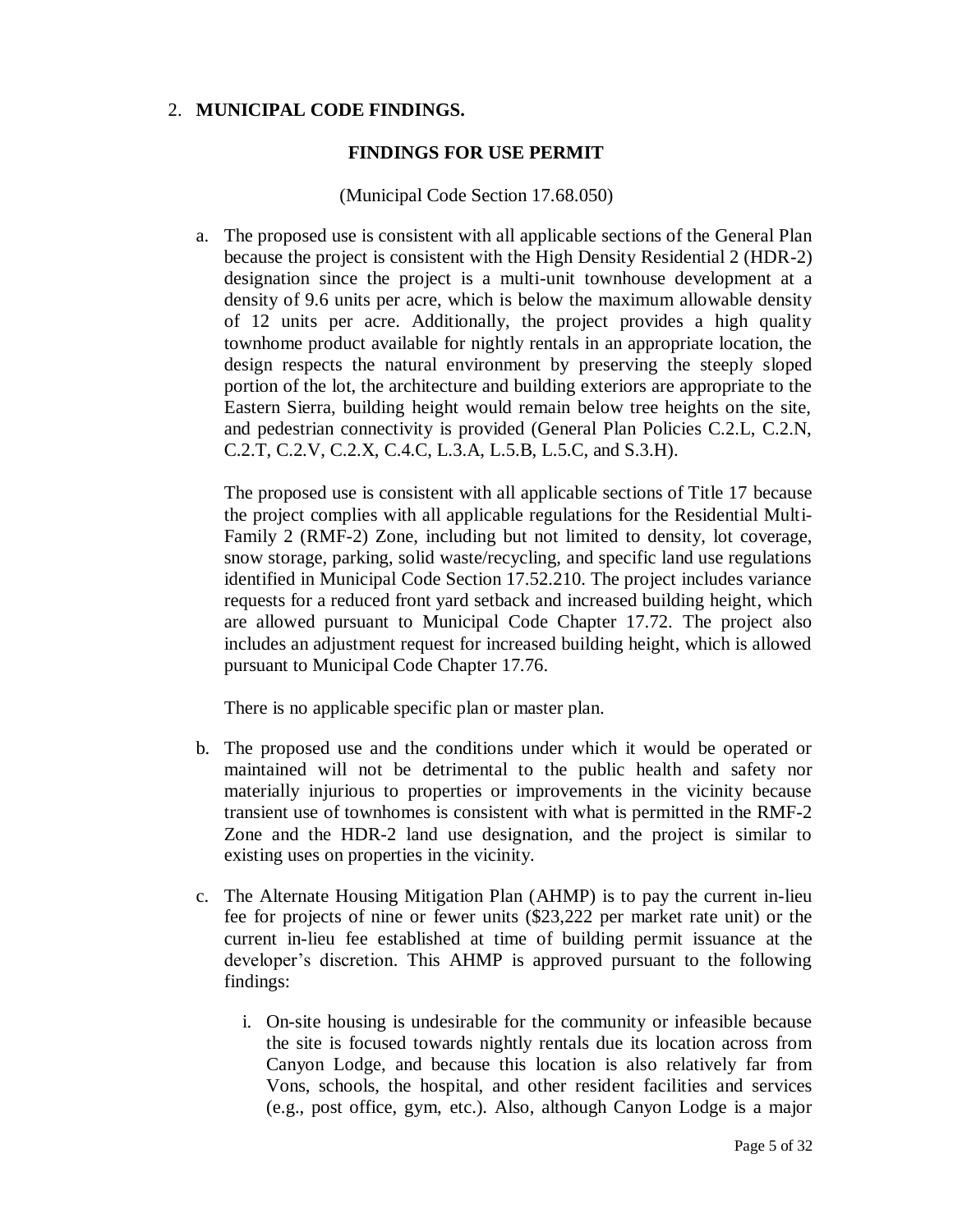employment center during the winter season, Canyon Lodge is typically open only about five months per year. Additionally, there is a possibility that the California Supreme Court's decision in the *CBIA v. City of San Jose* case (expected this summer) could invalidate the Town's current Interim Affordable Housing Mitigation Policy, which includes a 10% inclusionary requirement. Lastly, the Town Council has directed the update of the housing mitigation regulations to include allowing an option for payment of a fee instead of mandating on-site housing. Thus, the AHMP proposal reflects recent Council direction regarding how developers may mitigate housing impacts.

- ii. Substantial additional housing benefit is derived because \$232,220 (\$23,222 x 10 units) in housing fees would be paid before an on-site deed restricted unit would be required  $(10<sup>th</sup>$  certificate of occupancy). The Town would have the ability to utilize these funds for priority affordable housing programs and activities.
- d. Pursuant to Municipal Code Section 17.36.130.C, the Community and Economic Development Director and the Planning and Economic Development Commission find that the location of the dumpster/recyclable materials storage in the east side yard setback is appropriate because it would be readily accessible to refuse collection and recycling vehicles, would be located within an enclosure, and would be screened with a four-foot retaining wall.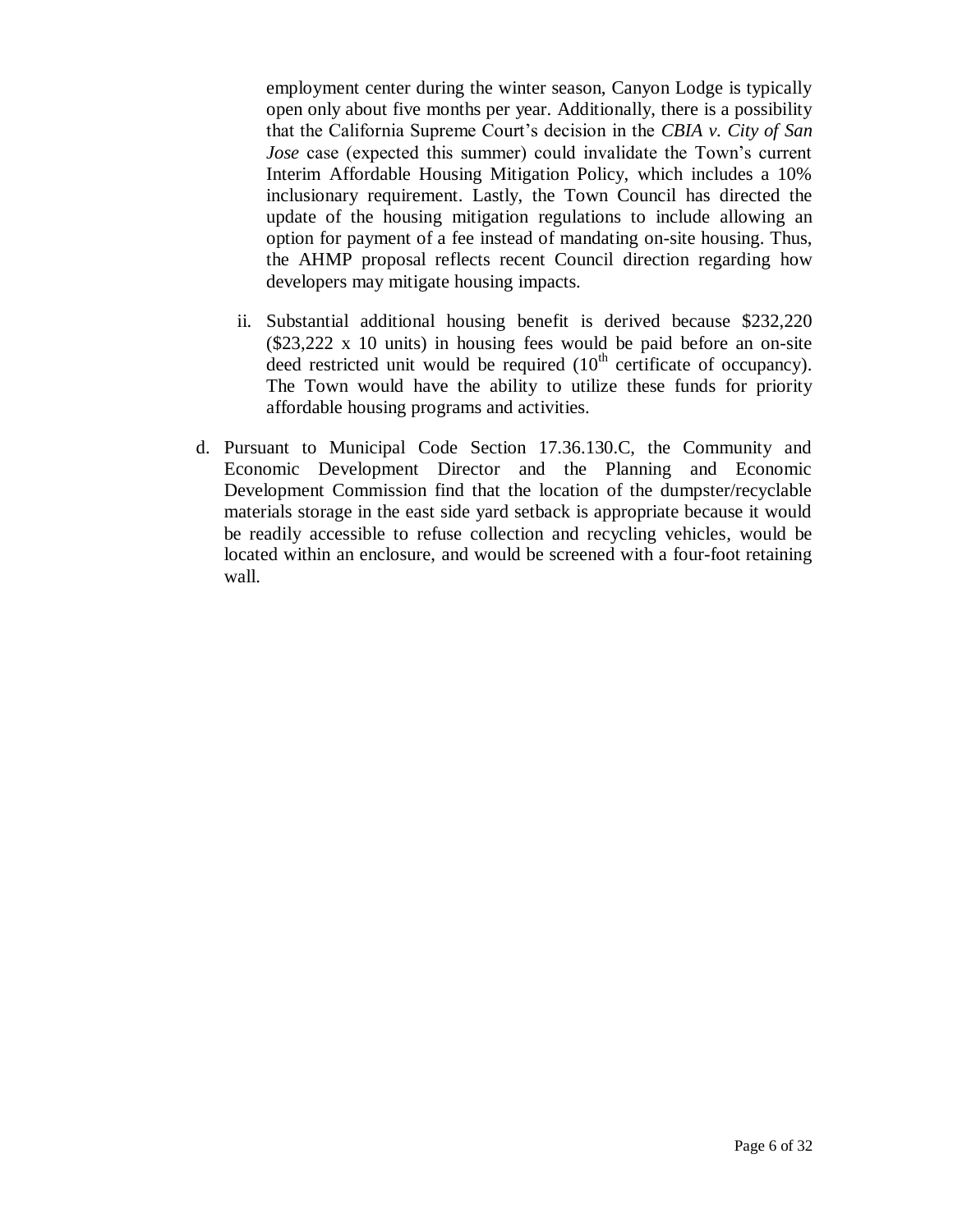#### **FINDINGS FOR VARIANCE**

(Municipal Code Section 17.72.040 and California Government Code Section 65906)

- a. There are special circumstances applicable to the property, including size, shape, topography, location, or surroundings, so that the strict application of this Zoning Code deprives the property of privileges enjoyed by other property in the vicinity and under the identical zoning district because the site is steeply sloped, ranging from 7% to up to 30% at the southern portion of the site.
	- i. Front Yard Setback The Zoning Code requires a 25-foot front yard setback, which would locate buildings farther south and result in substantial disturbance to the steeply sloped southern portion of the lot, which would not be consistent with General Plan policies and Design Guidelines regarding preservation of trees and natural features, such as steep slopes. A 16-foot front yard setback allows preservation of the steepest sloped portion of the site and additional trees by providing an approximately 60-foot rear setback when only a 20-foot rear setback is required. Nearby properties, Snowbird, Courchevel, and Chamonix, in the same RMF-2 Zone as the project, have buildings located less than 25 feet from Rainbow Lane, with some buildings approximately 10 to 16 feet from Rainbow Lane.
	- ii. Building Height The Zoning Code allows a maximum building height of 35 feet as measured from finished grade, and an average building height calculation is utilized in this case because the average slope of the lot is greater than 10 percent. Since the General Plan and Design Guidelines require preservation of trees and natural features, such as steep slopes, to the maximum extent feasible, a large portion of the site is proposed to remain undisturbed and undeveloped. The undisturbed area located within required setbacks is more than 12,000 square feet, which is 30% of the required minimum lot size (40,000 square feet) in the RMF-2 Zone. Due to design considerations, density and lot coverage remain below the maximum allowed. Therefore, it is reasonable to allocate additional building envelope (i.e., height) to the proposed buildings. Developments in the vicinity and under the same zoning include the 1849 Condominiums, which are approximately 60 feet in height, and the Snowbird Condominiums, which are approximately 43 feet in height.
- b. The approval of the variance does not constitute a grant of special privileges inconsistent with the limitations upon other properties in the vicinity and within the same zone as follows:
	- i. Front Yard Setback The front yard setback would be reduced from 25 feet to 16 feet pursuant to this Variance. The setback reduction is not a grant of special privileges because properties in the vicinity and under the same zoning, including Snowbird, Courchevel, and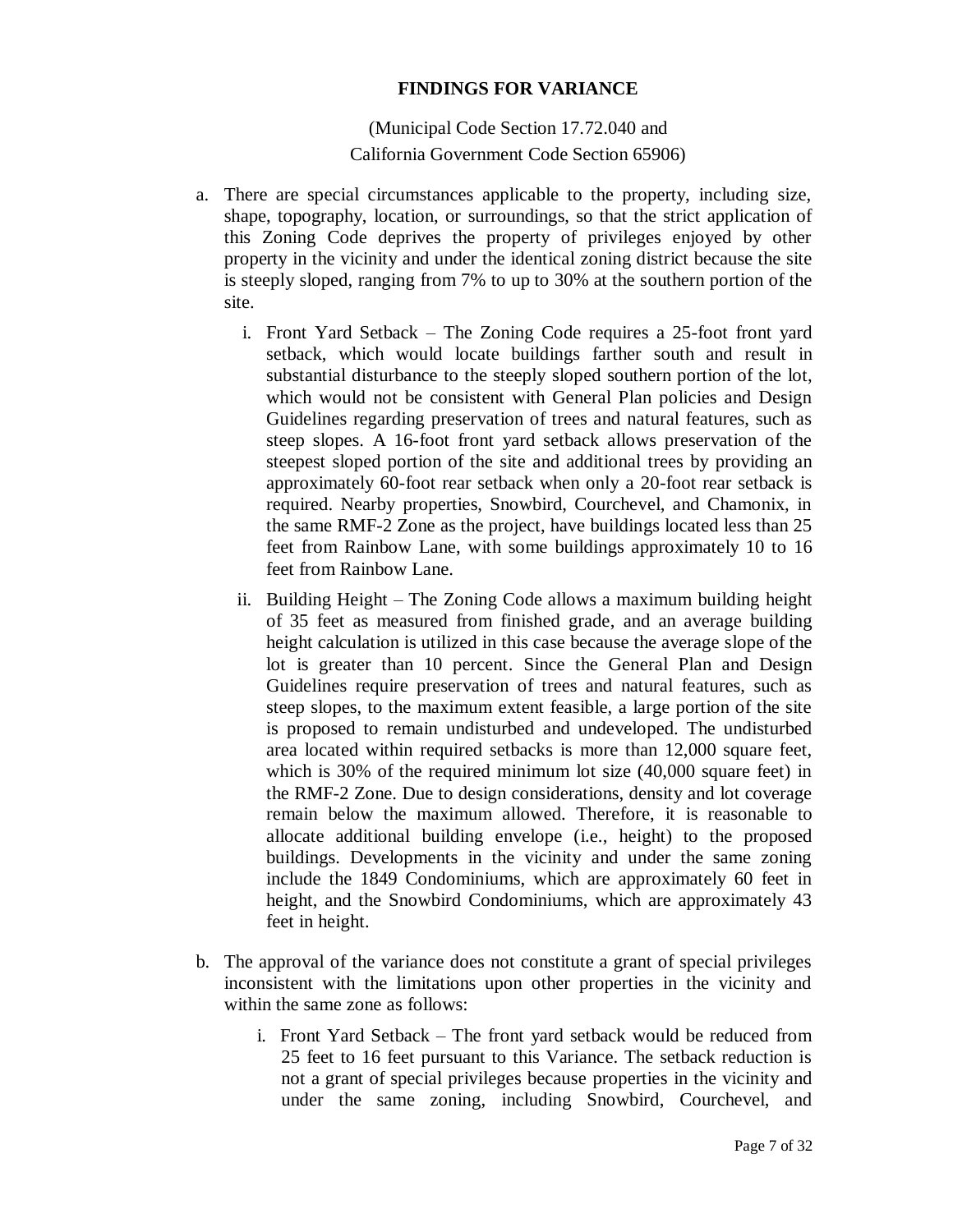Chamonix, have buildings located less than 25 feet from Rainbow Lane, with some buildings approximately 10 to 16 feet from Rainbow Lane.

- ii. Building Height Building heights requested pursuant to this Variance range from 38.8 feet to 43.9 feet. The increase in building height is not a grant of special privileges because developments in the vicinity and under the same zoning include the 1849 Condominiums, which are approximately 60 feet in height, and the Snowbird Condominiums, which are approximately 43 feet in height.
- c. Granting the variance would not authorize a use or activity which is not otherwise expressly authorized by the zone governing the property for which the application is made because a multi-family residential development that allows nightly rentals is permitted in the Residential Multi-Family 2 Zone.
- d. Granting the variance would not be detrimental to the public health, safety, or welfare, or injurious to the property or improvements in the vicinity and zoning district in which the property is located as follows:
	- i. Front Yard Setback The setback variance would not be detrimental to the public health, safety, or welfare, or injurious to property or improvements in the vicinity because Rainbow Lane has adequate right-of-way (60 feet) and sufficient snow storage and storm drain infrastructure would be provided on the project site. Although Rainbow Lane is currently shaded by the existing tree cover on the project site, the reduced setback may increase the amount or modify the extent of shading on Rainbow Lane. Due to implementation of the Town's snow management policy, the potential change in shading would not be significant, and Town staff determined that the project would not have an associated detrimental impact*.* Additionally, the project would be required to comply with all applicable Building Code, Fire Code, and Public Works Standards during construction and operation. Both density (9.6 units per acre) and lot coverage (48%) would be below the maximum allowed. Furthermore, a hold harmless agreement would be executed as required by Condition of Approval 23.
	- ii. Building Height The building height variance would not be detrimental to the public health, safety, or welfare, or injurious to property or improvements in the vicinity because the building height and massing would be similar to surrounding buildings and below the height of trees on site, consistent with the General Plan Vision, goals, and policies. The building height increase would allow for a 6:12 roof pitch, which is more functional in snow conditions compared to a lower pitched roof, and would provide a desirable roof pitch and design that is consistent with the General Plan and Town's Design Guidelines. Additionally, the project would be required to comply with all applicable Building Code, Fire Code, and Public Works Standards during construction and operation.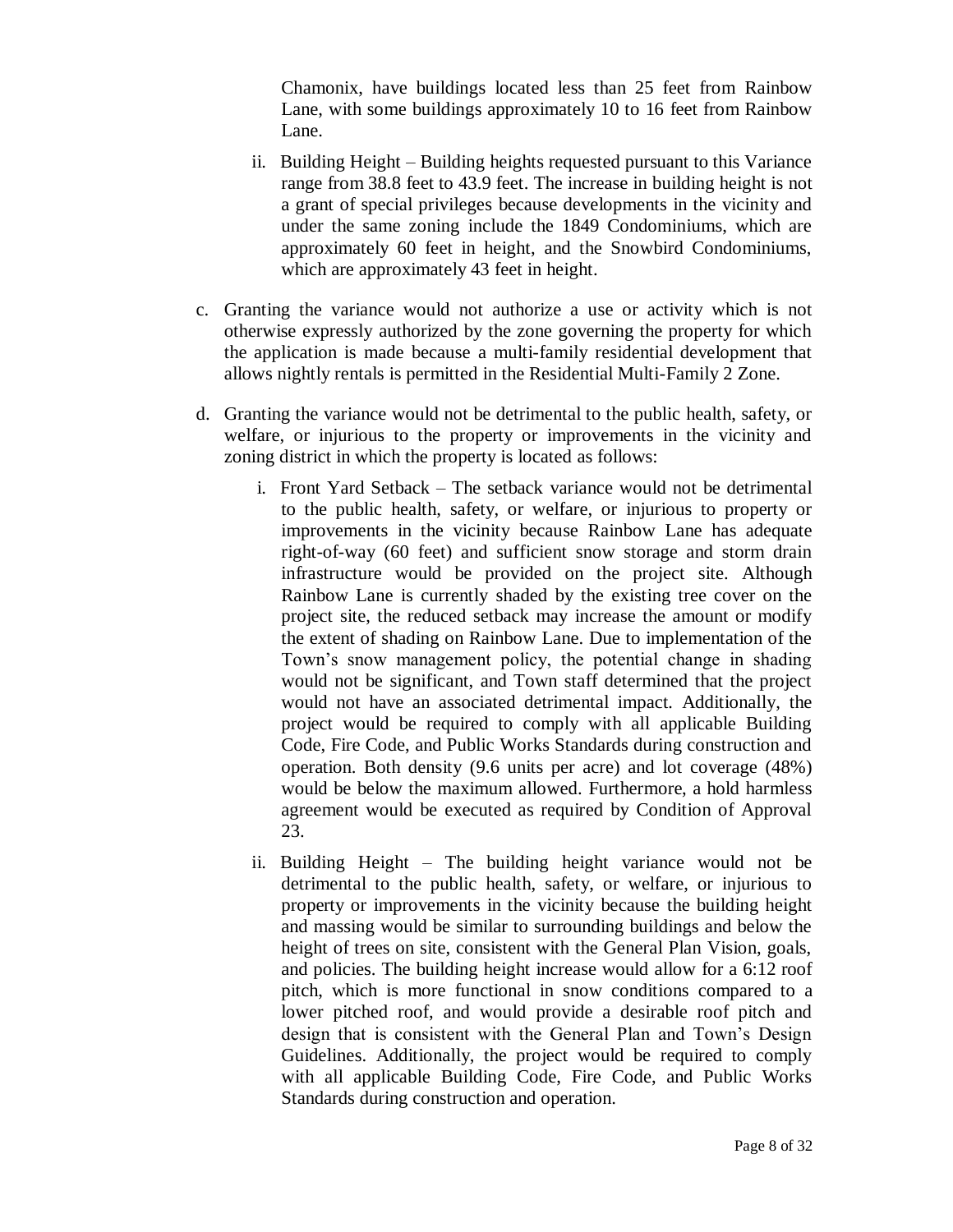- e. The variance is consistent with the General Plan and any applicable specific plan because the project complies with the General Plan Vision, goals, and policies, including that the project is below the maximum density allowed, provides a high quality townhome product available for nightly rentals in an appropriate location, the design respects the natural environment by preserving the steeply sloped portion of the lot, the architecture and building exteriors are appropriate to the Eastern Sierra, building height would remain below tree heights on the site, and pedestrian connectivity is provided (General Plan Policies C.2.L, C.2.N, C.2.T, C.2.V, C.2.X, C.4.C, L.3.A, L.5.B, L.5.C, and S.3.H). There is no applicable specific plan.
- f. The variance is the minimum departure from the requirements of the Town of Mammoth Lakes Zoning Code necessary to grant relief to the applicant, consistent with Findings a and b, above as follows:
	- i. Front Yard Setback The setback variance would allow the project to meet the required Public Works standards for parking and driveway slopes, Zoning Code parking requirements, and Mammoth Lakes Fire Protection District requirements while preserving the steeply sloped portion of the property. The setback reduction would be nine feet, while the rear yard setback will exceed the minimum setback required by approximately 40 feet. Density and lot coverage would remain below the maximum allowed. Therefore, the request is reasonable and is the minimum departure necessary to grant relief.
	- ii. Building Height Building heights requested pursuant to this Variance range from 38.8 feet to 43.9 feet. The building height increase would provide a desirable roof pitch and design that is consistent with the General Plan and Town's Design Guidelines. Considering the steep slope and large portion of the lot that would remain undisturbed, the request is reasonable and the minimum departure necessary to grant relief.
- g. The approval of the variance is in compliance with the requirements of the California Environmental Quality Act (CEQA) because the project was found to be categorically exempt from CEQA pursuant to CEQA Guidelines §15332, In-Fill Development Projects, as documented in Section 1, Findings – CEQA, herein.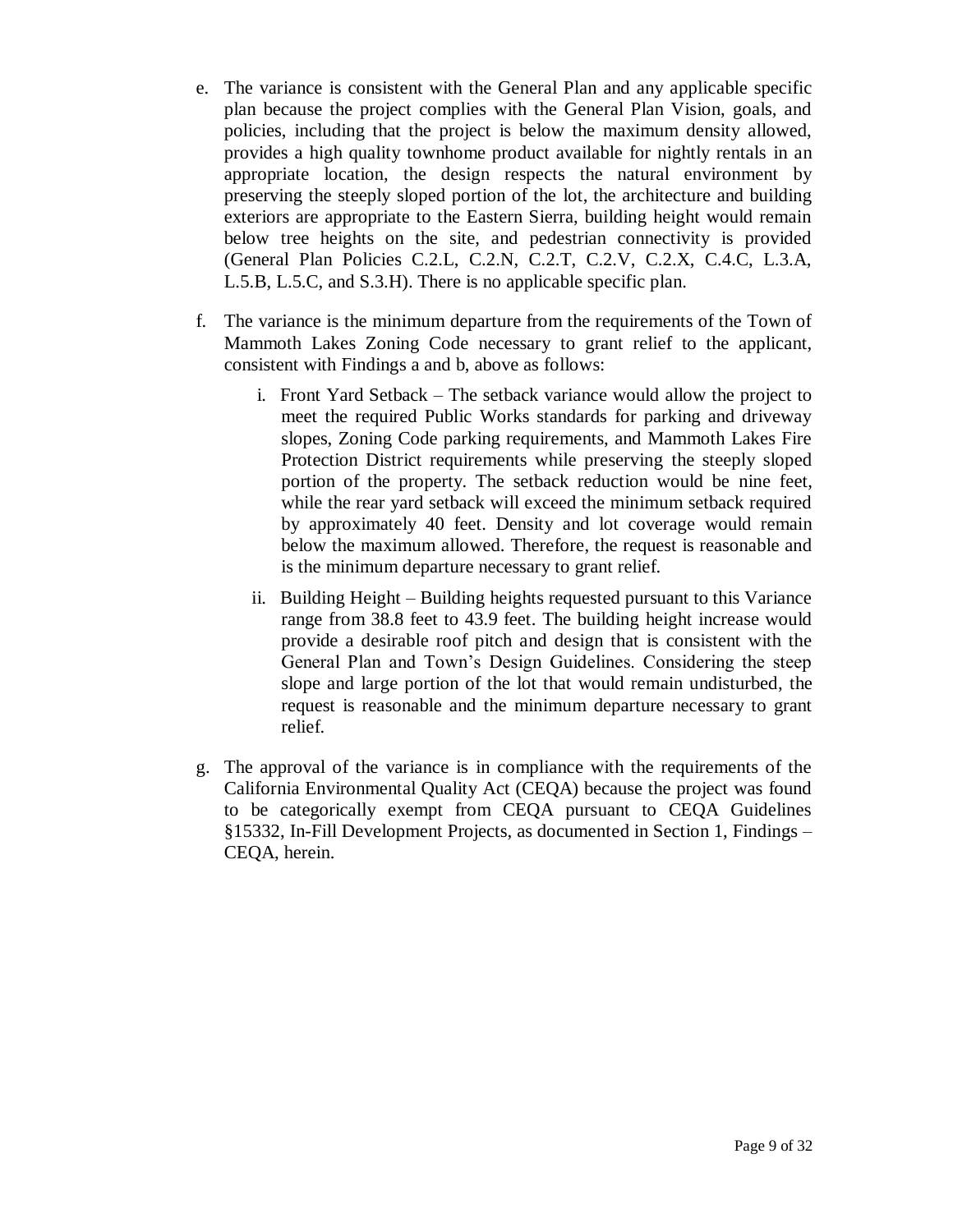#### **FINDINGS FOR DESIGN REVIEW PERMIT**

(Municipal Code Section 17.88.060)

- a. The proposed project is consistent with the applicable standards and requirements of the Mammoth Lakes Zoning Code because the project complies with all applicable regulations for the Residential Multi-Family 2 (RMF-2) Zone, including but not limited to density, lot coverage, snow storage, parking, solid waste/recycling, and specific land use regulations identified in Municipal Code Section 17.52.210. The project includes variance requests for a reduced front yard setback and increased building height, which are allowed pursuant to Municipal Code Chapter 17.72. The project also includes an adjustment request for increased building height, which is allowed pursuant to Municipal Code Chapter 17.76.
- b. The proposed project is consistent with the General Plan and any applicable specific plan or master plan because the project is consistent with the High Density Residential 2 (HDR-2) designation since the project is a multi-unit townhouse development at a density of 9.6 units per acre, which is below the maximum allowable density of 12 units per acre. Additionally, the project provides a high quality townhome product available for nightly rentals in an appropriate location, the design respects the natural environment by preserving the steeply sloped portion of the lot, the architecture and building exteriors are appropriate to the Eastern Sierra, building height would remain below tree heights on the site, and pedestrian connectivity is provided (General Plan Policies C.2.L, C.2.N, C.2.T, C.2.V, C.2.X, C.4.C, L.3.A, L.5.B, L.5.C, and S.3.H). There is no applicable specific plan or master plan.
- c. The proposed project is consistent with the Town of Mammoth Lakes Design Guidelines and any applicable design guidelines adopted by the Town Council because natural site features are recognized by locating buildings away from the steepest portion of the site; grading is reduced as a result of the variance to reduce the front yard setback; parking areas are screened from the street; landscaping includes plants recommended for Mammoth Lakes; building forms, roofs, and facades provide variation and visual interest; a clear building base is provided; and materials and colors are appropriate for the neighborhood, natural environment, and Mammoth Lakes.
- d. The site design and building design elements, including architectural style, size, design quality, use of building materials, and similar elements, combine together in an attractive and visually cohesive manner that is compatible with and complements the desired architectural character and/or aesthetic character of the area and a mountain resort community, encourages increased pedestrian activity, and promotes compatibility among neighboring uses because the buildings' architecture and exterior treatment are of high quality that is complementary to a mountain environment and the neighborhood. The building massing is similar to projects in the vicinity and zoning district. The project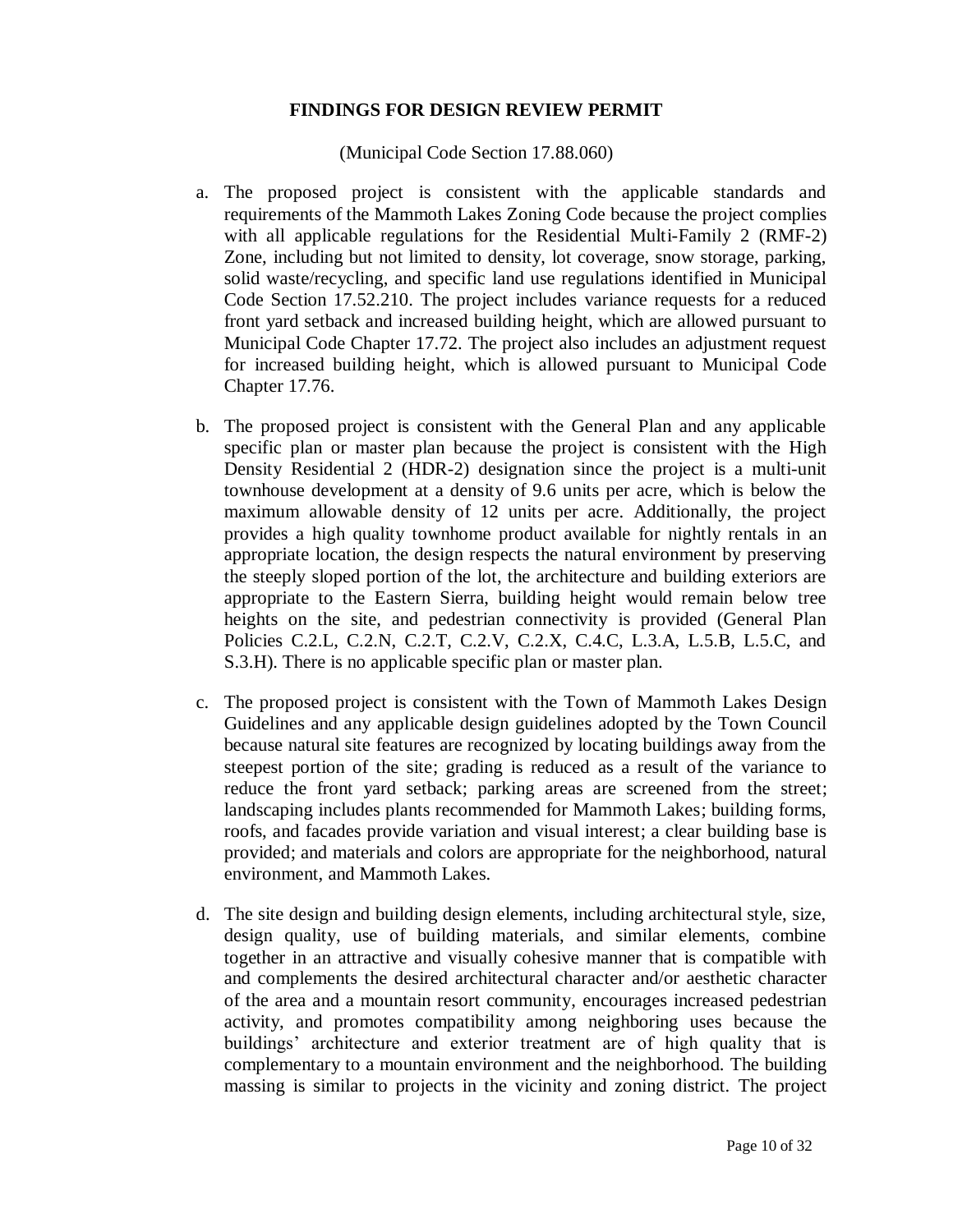includes a pedestrian walkway that connects the west portion of the site to Rainbow Lane.

- e. The design of streetscapes, including street trees, lighting, and pedestrian furniture, is consistent with the character of commercial districts and nearby residential neighborhoods because the project includes landscaping in the front yard that consists of plantings appropriate to Mammoth Lakes. The project is not located in a commercial district and does not require the installation of street trees, street lighting, or pedestrian furniture, which is consistent with the surrounding residential neighborhoods. The project includes a pedestrian walkway that provides a separate pedestrian connection to Rainbow Lane.
- f. Parking areas are located, designed and developed to foster an implement the planned mobility system for the area; buffer surrounding land uses; minimize visibility; prevent conflicts between vehicles and pedestrians and cyclists; minimize stormwater run-off and the heat-island effect; and achieve a safe, efficient, and harmonious development because parking is screened from the street by buildings, retaining walls, and landscaping. The project driveway meets Public Works standards, which will minimize conflicts between vehicles and pedestrians and cyclists. Also, the project is 12% below the maximum allowable lot coverage and includes the installation of necessary storm drain infrastructure.
- g. Down-directed and shielded lighting and lighting fixtures are designed to complement buildings, be of appropriate scale, provide adequate light over walkways and parking areas to create a sense of pedestrian safety, minimize light pollution and trespass, and avoid creating glare because the project lighting will comply with the Town's Outdoor Lighting regulations (Condition of Approval 19).
- h. Landscaping is designed to conserve water resources, promotes a natural aesthetic, and be compatible with and enhance the architectural character and features of the buildings on site, and help relate the building to the surrounding landscape because the landscaping consists of species that are drought tolerant and appropriate to Mammoth Lakes, and the preliminary landscape plan reflects snow storage areas and the proposed site and building design. Conditions of Approval 20 and 38 require landscaping with minimal water requirements consistent with State mandates.
- i. The proposed project is consistent with any approved tentative map, use permit, variance, or other planning or zoning approval that the project required because the design review permit is being processed concurrently with the tentative tract map, variance, use permit, and adjustment, and therefore, will be consistent.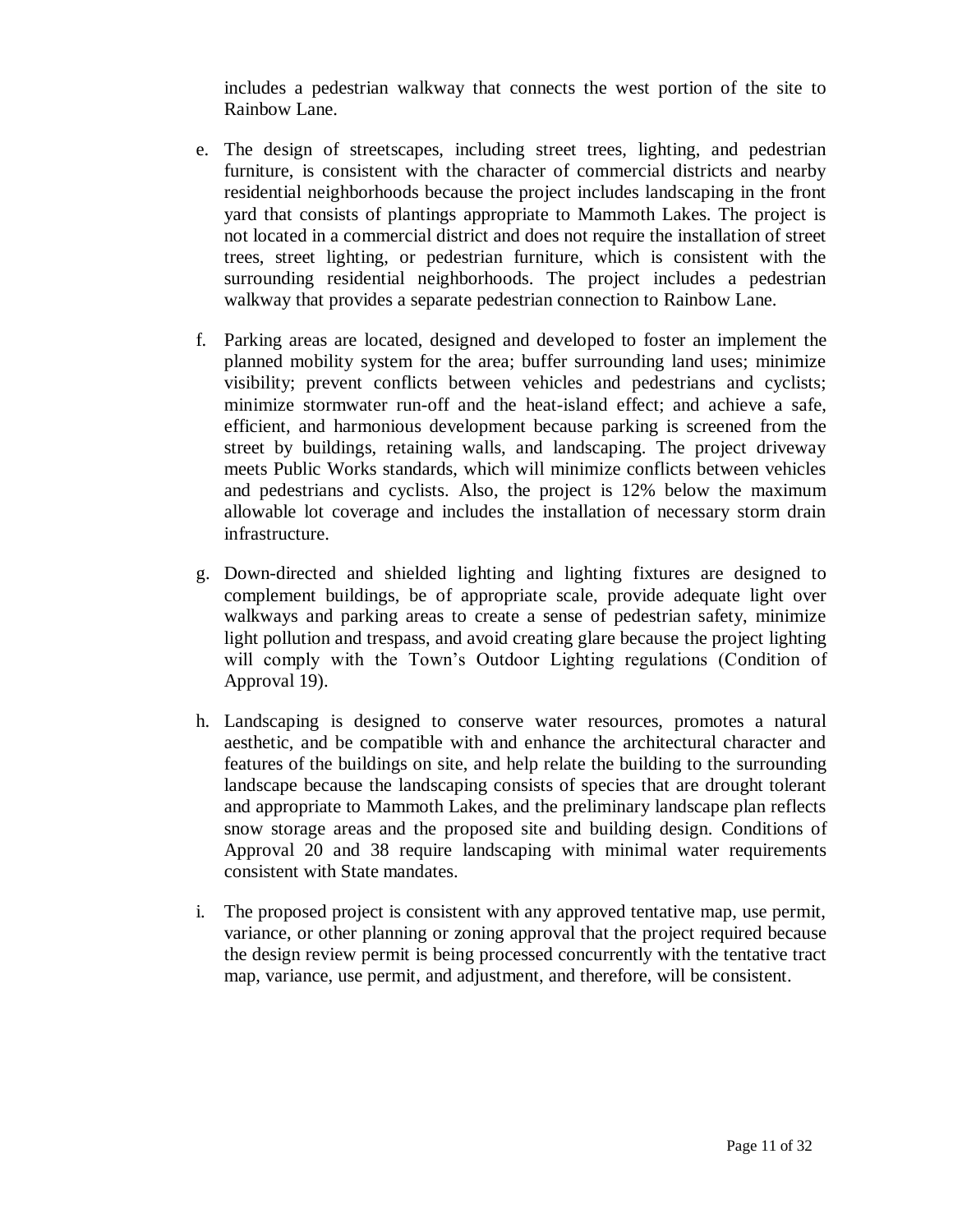# **FINDINGS FOR ADJUSTMENT**

#### (Municipal Code Section 17.76.040)

- a. There are special circumstances applicable to the property, including size, shape, topography, location, or surroundings, so that the strict application of this Zoning Code deprives the property of privileges enjoyed by other property in the vicinity and under the identical zoning district because the site is steeply sloped, ranging from 7% to up to 30% at the southern portion of the site. Since the General Plan and Design Guidelines require preservation of trees and natural features, such as steep slopes, to the maximum extent feasible, a large portion of the site is proposed to remain undisturbed and undeveloped. The undisturbed area located within required setbacks is more than 12,000 square feet, which is 30% of the required minimum lot size (40,000 square feet) in the RMF-2 Zone. Due to design considerations, density and lot coverage remain below the maximum allowed. Therefore, it is reasonable to allocate additional building envelope (i.e., height) to the proposed buildings. Developments in the vicinity and under the same zoning include the 1849 Condominiums, which are approximately 60 feet in height, and the Snowbird Condominiums, which are approximately 43 feet in height.
- b. The approval of the adjustment does not constitute a grant of special privileges inconsistent with the limitations upon other properties in the vicinity and within the same zone because building heights requested pursuant to this Adjustment range from 36.9 feet to 37.8 feet. The increase in building height is not a grant of special privileges because developments in the vicinity and under the same zoning include the 1849 Condominiums, which are approximately 60 feet in height, and the Snowbird Condominiums, which are approximately 43 feet in height.
- c. Granting the adjustment would not authorize a use or activity which is not otherwise expressly authorized by the zone governing the property for which the application is made because a multi-family residential development that allows nightly rentals is permitted in the Residential Multi-Family 2 Zone.
- d. Granting the adjustment would not be detrimental to the public health, safety, or welfare, or injurious to the property or improvements in the vicinity and zoning district in which the property is located because the building height and massing would be similar to surrounding buildings and below the height of trees on site, consistent with the General Plan Vision, goals, and policies. The building height increase would provide a desirable roof pitch and design that is consistent with the General Plan and Town's Design Guidelines. Additionally, the project would be required to comply with all applicable Building Code, Fire Code, and Public Works Standards during construction and operation.
- e. The adjustment is consistent with the General Plan and any applicable specific plan because the project complies with the General Plan Vision, goals, and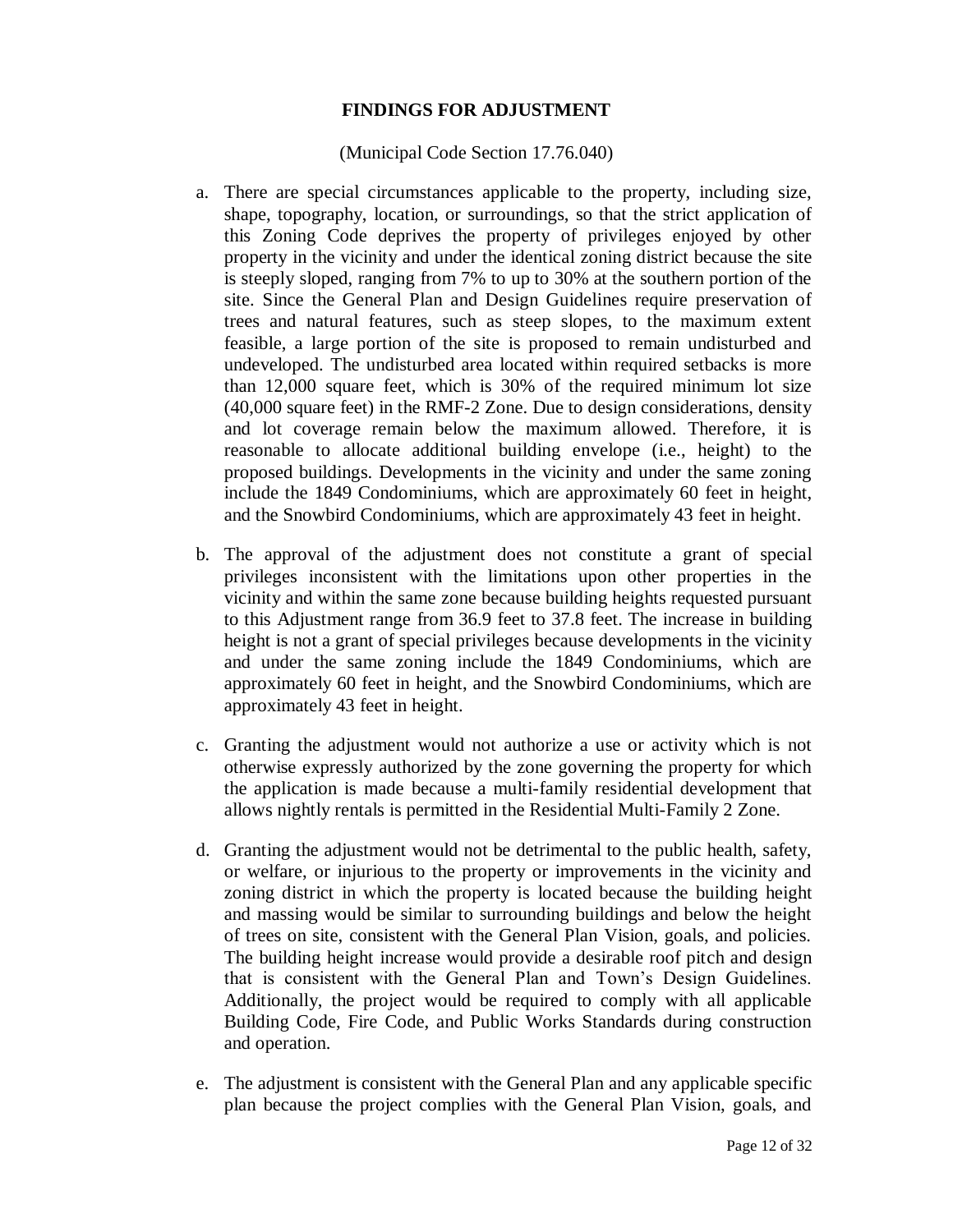policies, including that the project provides a high quality townhome product available for nightly rentals in an appropriate location, the design respects the natural environment by preserving the steeply sloped portion of the lot, the architecture and building exteriors are appropriate to the Eastern Sierra, building height would remain below tree heights on the site, and pedestrian connectivity is provided (General Plan Policies C.2.L, C.2.N, C.2.T, C.2.V, C.2.X, C.4.C, L.3.A, L.5.B, L.5.C, and S.3.H). There is no applicable specific plan.

- f. The adjustment is the minimum departure from the requirements of the Town of Mammoth Lakes Zoning Code necessary to grant relief to the applicant, consistent with Findings a and b, above because building heights requested pursuant to this Adjustment range from 36.9 feet to 37.8 feet, which is less than a 10% increase as allowed with an adjustment. The building height increase would allow for a 6:12 roof pitch, which is more functional in snow conditions compared to a lower pitched roof, and would provide a desirable roof pitch and design that is consistent with the General Plan and Town's Design Guidelines. Considering the steep slope and large portion of the lot that would remain undisturbed, the request is the minimum departure necessary to grant relief.
- g. The approval of the adjustment is in compliance with the requirements of the California Environmental Quality Act (CEQA) because the project was found to be categorically exempt from CEQA pursuant to CEQA Guidelines §15332, In-Fill Development Projects, as documented in Section 1, Findings – CEQA, herein.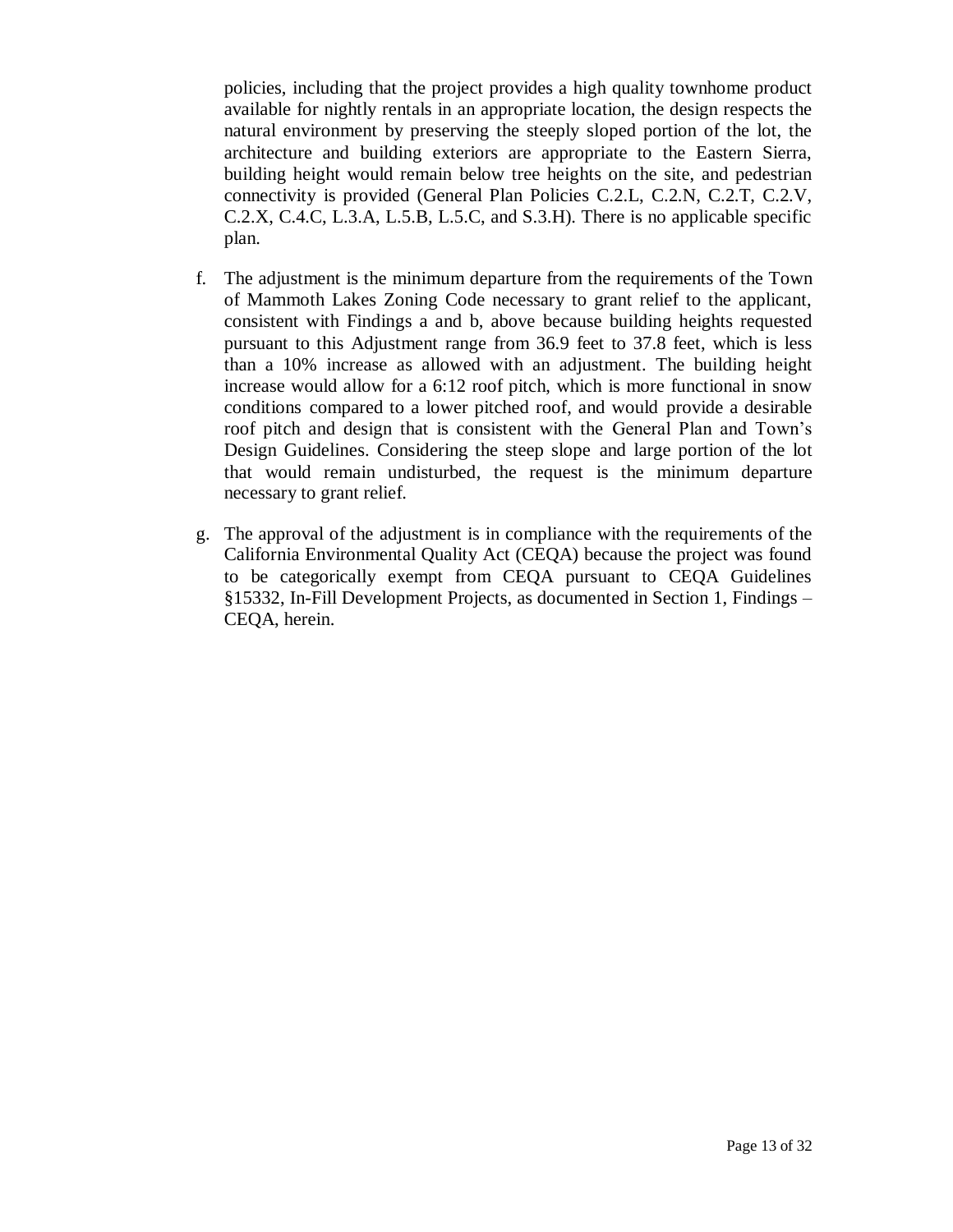## 3. **SUBDIVISION MAP ACT FINDINGS.** (State Map Act Section 66474)

a. The proposed map is consistent with applicable General and Specific Plans as specified in Section 65451 of the Subdivision Map Act because the project is consistent with the High Density Residential 2 (HDR-2) designation since the project is a multi-unit townhouse development at a density of 9.6 units per acre, which is below the maximum allowable density of 12 units per acre. Additionally, the project complies with the General Plan Vision, goals, and policies, including that the project provides a high quality townhome product available for nightly rentals in an appropriate location, the design respects the natural environment by preserving the steeply sloped portion of the lot, the architecture and building exteriors are appropriate to the Eastern Sierra, building height would remain below tree heights on the site, and pedestrian connectivity is provided (General Plan Policies C.2.L, C.2.N, C.2.T, C.2.V, C.2.X, C.4.C, L.3.A, L.5.B, L.5.C, and S.3.H).

There is no applicable specific plan.

The Trail System Master Plan (TSMP) shows a "long-term sidewalk" along Rainbow Lane. The TSMP describes that the sidewalk recommendations included in the TSMP should be considered in future mobility planning efforts (e.g., Pedestrian Master Plan and Mobility Plan/Element). The 2014 Pedestrian Master Plan and the current draft Mobility Plan/Element do not show a sidewalk along Rainbow Lane. Therefore, this project is not required to construct a sidewalk along Rainbow Lane.

- b. The design and improvements of the subdivision are consistent with applicable general and specific plans because the project complies with Municipal Code development standards such as density, parking, lot coverage, and snow storage, which implement the goals and policies of the Town of Mammoth Lakes General Plan. Furthermore, the project complies and is conditioned to comply with all Public Works standards for all improvements. The property is not located within a specific plan area.
- c. The site is physically suitable for the type of development because the project complies with density standards while preserving the steeply sloped portion of the lot. A reduced setback and increased building height, approved through a variance and adjustment, are allowed by state law and the Municipal Code.
- d. The site is physically suitable for the proposed density of development because the density proposed is 9.6 units per acre and a maximum of 12 units per acre is permitted. A reduced setback and increased building height, approved through a variance and adjustment, are allowed by state law and the Municipal Code.
- e. The design of the subdivision and the proposed improvements are not likely to cause substantial environmental damage nor substantially injure fish or wildlife or their habitat since the property is not located within an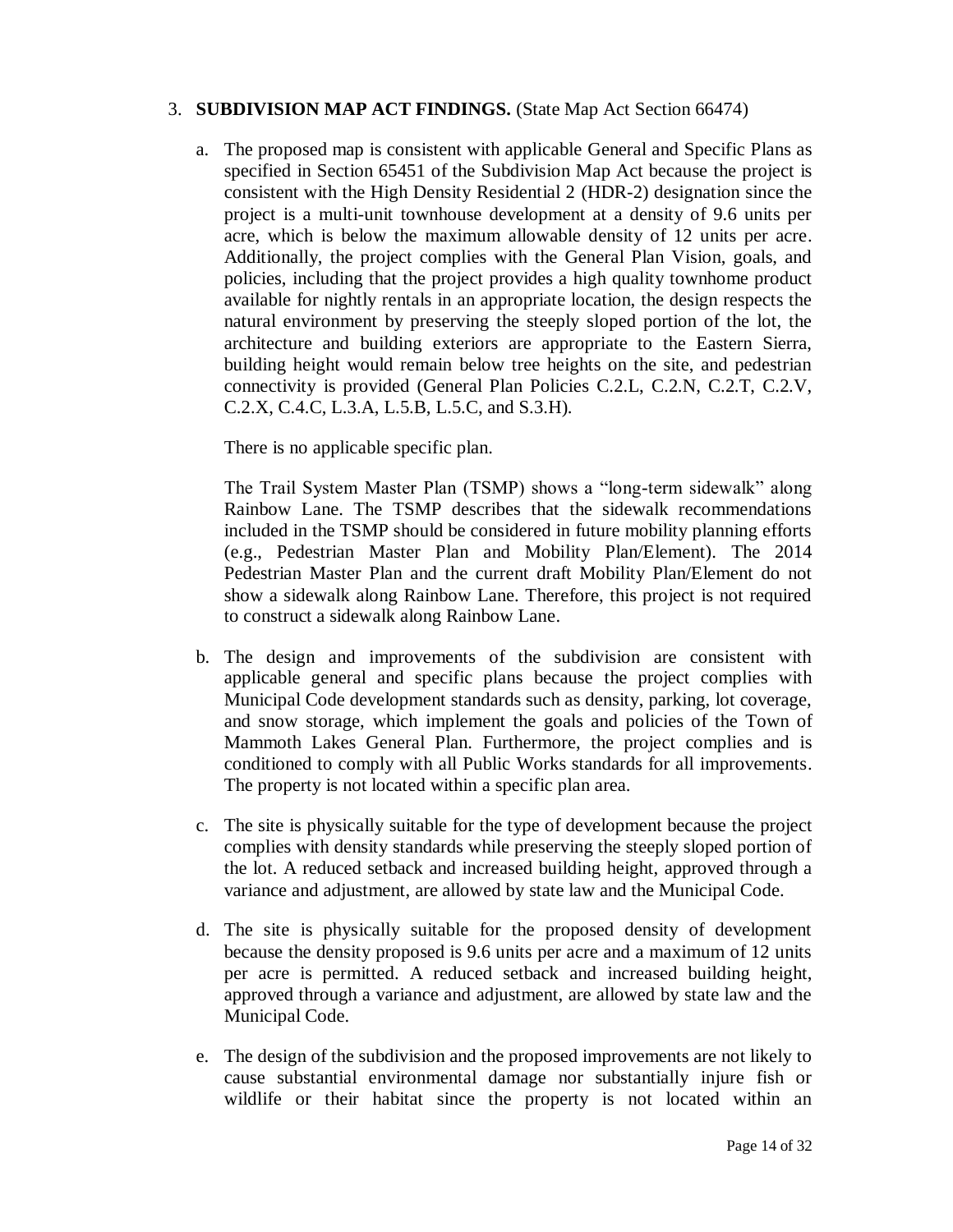environmentally sensitive area and is Categorically Exempt from environmental review pursuant to Section 15332, In-Fill Development Projects, of the California Environmental Quality Act (CEQA) Guidelines.

- f. The design of the subdivision and the types of improvements is not likely to cause serious public health problems since no evidence has been submitted during the planning review process to indicate that the development would cause any serious public health problems. All necessary public services are currently provided, or can be extended to, the site to assure health and safety for those individuals occupying and using the site facilities. Grading and building permits will be obtained to ensure all applicable health and safety requirements are complied with.
- g. That the design of the subdivision and the type of improvements will not conflict with easements, acquired by the public at large, for access through or use of, property within the proposed subdivision since all easements are shown on the tentative tract map and the property has access to a public street with approved street alignments and widths. All utilities, and their easements, are currently in place on, or can be extended to, the property and the proposed subdivision will not impact upon adjacent property easements and/or common areas shared among condominium owners.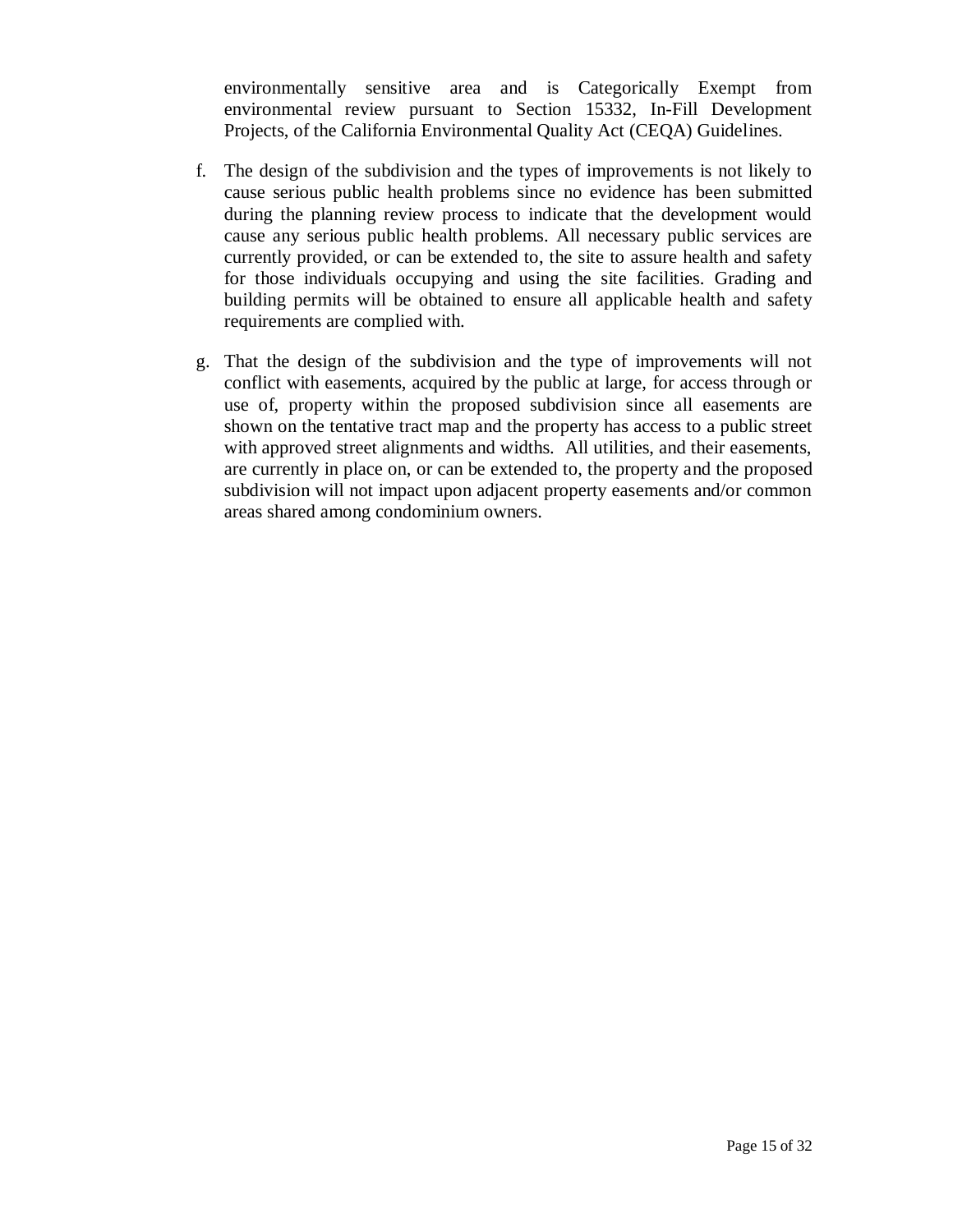**SECTION 2. TOWN COUNCIL ACTIONS.** Based on all the findings and all the evidence in the record of proceedings in this matter, the Town Council hereby takes the following actions:

- 1. Determines that substantial evidences exists to support the Planning and Economic Development Commission's approval of the Mountainside project (Tentative Tract Map 15-001, Variance 15-001, Use Permit 15-001, Design Review 15-001, and Adjustment 15-001) and to deny the appeal;
- 2. Affirms the Planning and Economic Development Commission's approval of the Mountainside project (Tentative Tract Map 15-001, Variance 15-001, Use Permit 15-001, Design Review 15-001, and Adjustment 15-001);
- 3. Finds that this project is categorically exempt pursuant to Section 15332, In-Fill Development Projects, of the California Environmental Quality Act (CEQA) Guidelines;
- 4. Approves Tentative Tract Map 15-001, Variance 15-001, Use Permit 15-001, Design Review 15-001, and Adjustment 15-001 subject to the following conditions:

# (SEE ATTACHMENT "A"); and

5. Directs staff to file a Notice of Exemption.

**PASSED AND ADOPTED** this  $3<sup>rd</sup>$  day of June 2015, by the following vote, to wit:

AYES:

NAYS:

ABSENT:

ABSTAIN:

ATTEST:

Jamie Gray, Town Clerk Jo Bacon, Mayor

**NOTE:** This action is subject to Chapter 17.104 of the Municipal Code, which specifies time limits for legal challenges.

\_\_\_\_\_\_\_\_\_\_\_\_\_\_\_\_\_\_\_\_\_\_\_\_\_\_\_\_\_\_ \_\_\_\_\_\_\_\_\_\_\_\_\_\_\_\_\_\_\_\_\_\_\_\_\_\_\_\_\_\_\_\_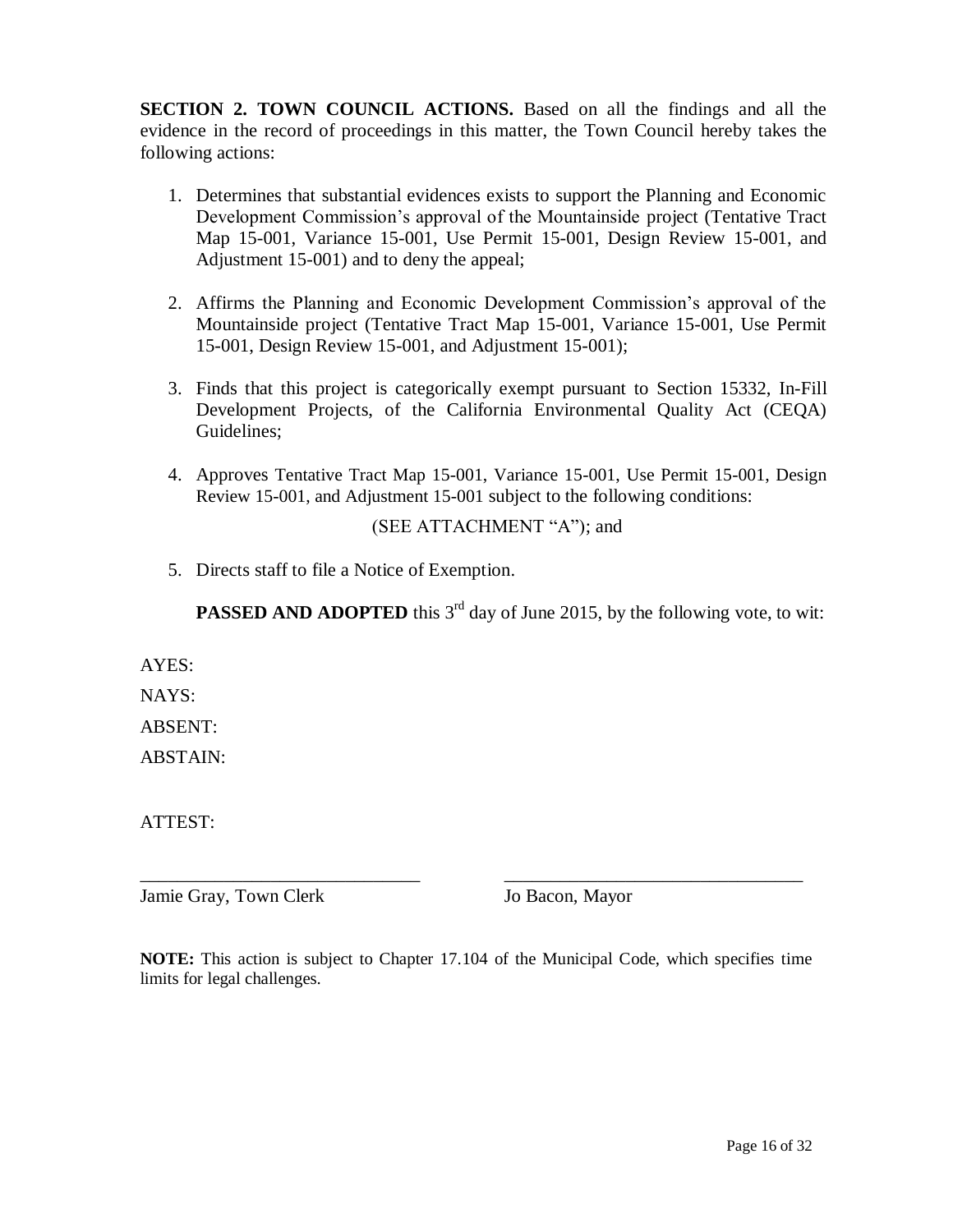I, John Hooper of Mountainside One, LLC am the property owner and applicant for this project request and I do hereby attest that I have read, and agree to, the conditions of approval stipulated within this Resolution.

\_\_\_\_\_\_\_\_\_\_\_\_\_\_\_\_\_\_\_\_\_\_\_\_\_\_\_\_\_\_ John Hooper Date Mountainside One, LLC (Notary Required)

# **ALL-PURPOSE ACKNOWLEDGMENT FOR CALIFORNIA**

STATE OF CALIFORNIA COUNTY OF

| On                  | before me. |                                                            |
|---------------------|------------|------------------------------------------------------------|
| Date                |            | Name And Title Of Officer (e.g. "Jane Doe, Notary Public") |
| personally appeared |            |                                                            |
|                     |            | Name(s) of $Signer(s)$                                     |

who proved to me on the basis of satisfactory evidence to be the person(s) whose name(s) is/are subscribed to the within instrument and acknowledged to me that he/she/they executed the same in his/her/their authorized capacity(ies), and that by his/her/their signature(s) on the instrument the person(s), or the entity upon behalf of which the person(s) acted, executed the instrument.

I certify under penalty of perjury under the laws of the State of California that the foregoing paragraph is true and correct.

WITNESS my hand and official seal.

Place Seal Above Signature of Officer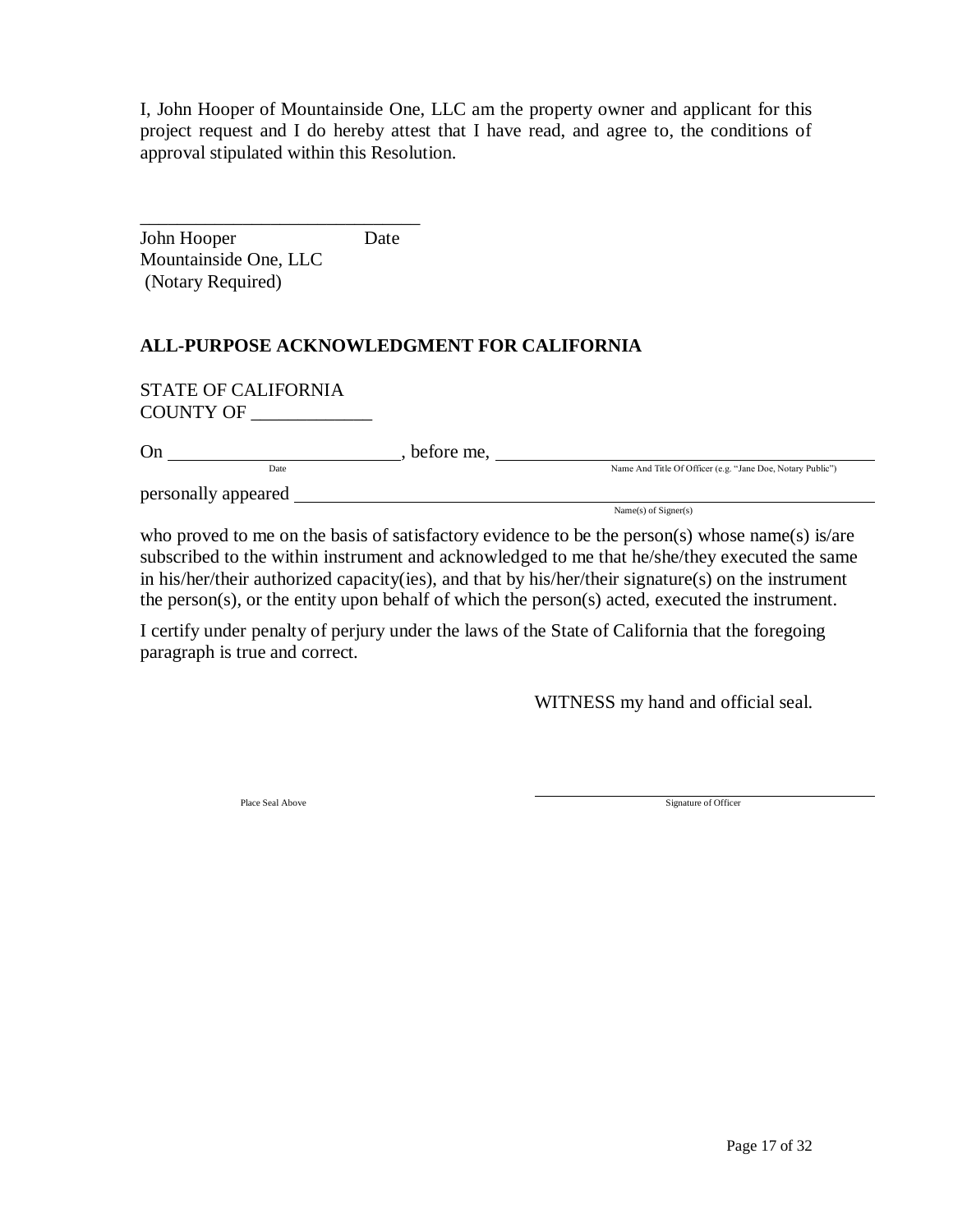# **ATTACHMENT "A" Resolution No. 2015- Case No. TTM 15-001, VAR 15-001, UPA 15-001, DR 15-001, ADJ 15-001**

#### **PLANNING DIVISION CONDITIONS**

#### **STANDARD PLANNING CONDITIONS**

- 1. This approval authorizes the following: A 16-unit townhome project, Mountainside, located at 413 Rainbow Lane. A variance is approved to reduce the front yard setback along Rainbow Lane from 25 feet to 16 feet and to increase building heights of Lots 2-5 to 38.8 feet and Lots 11-16 to 43.9 feet. An adjustment is approved to increase building heights of Lots 6-9 to 37.8 feet and Lot 10 to 36.9 feet.
- 2. This permit and all rights hereunder shall automatically terminate unless the business operation, site preparation or construction has been commenced within two years after the issuance of this permit and such work is diligently carried on until completion, or an extension of time has been granted in accordance with Municipal Code Section 17.64.060.B.
- 3. All new improvements constructed on the site shall be in compliance with all Town of Mammoth Lakes, County of Mono, Mammoth Community Water District, the Mammoth Lakes Fire Protection District, the CRWQCB Lahontan District, Great Basin Air Pollution Control District, OSHA, State of California and United States of America laws, statutes, ordinances, regulations, directives, orders, and the like applicable thereto and in force at the time thereof. Any violation of the above may constitute grounds for revocation of the use permit under Chapter 17.128 of the Mammoth Lakes Municipal Code.
- 4. This resolution of approval, as conditioned herein, shall be recorded for the subject property by the Mono County Recorder's Office to commence the approved use on the property or the issuance of any building permits for new or remodeled structures.
- 5. The site shall be maintained in a neat, clean and orderly manner. All improvements shall be maintained in a condition of good repair and appearance. Outdoor storage of equipment and other materials, except for firewood, is prohibited. Non-operating vehicles, equipment and materials inappropriate to the site and its use shall not be stored within outdoor areas on the site.
- 6. Storage of construction materials and equipment off-site shall not be permitted without a permit issued by the Community and Economic Development Department of the Town. Any public or private property altered, damaged or destroyed by site preparation, grading, construction or use shall be restored to its pre-existing condition by the permittee.
- 7. All conditions of this use permit shall be met or secured prior to final occupancy approval of any tenant improvements or new structures.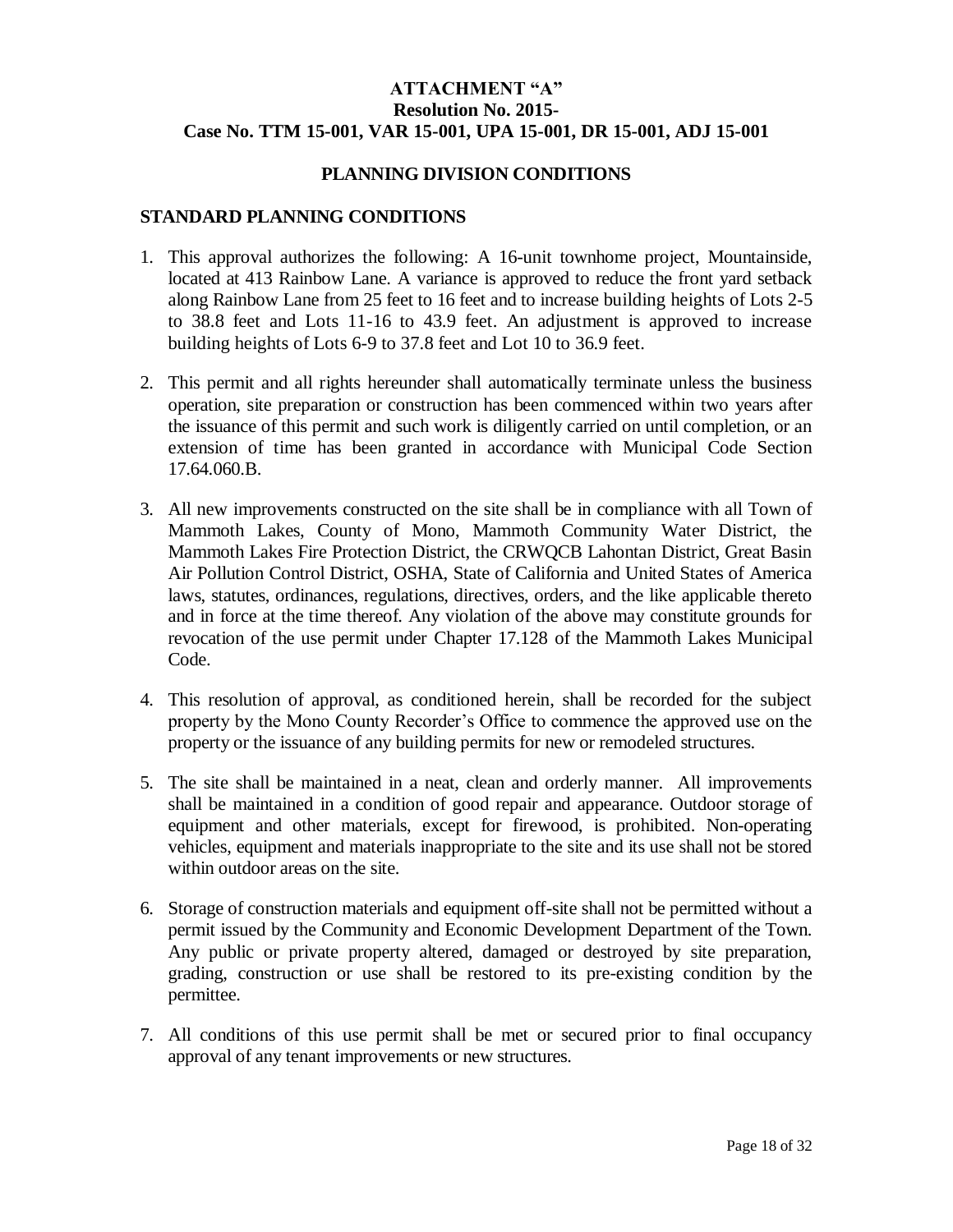- 8. All uses are subject to review by the Building Official of the Town of Mammoth Lakes and must conform to occupancy ratings of the structures to obtain occupancy.
- 9. Town staff shall have the right to enter the subject property to verify compliance with these conditions. The holder of any permit associated with this project shall make the premises available to Town staff during regular business and shall, upon request, make records and documents available to Town staff as necessary to evidence compliance with the terms and conditions of the permit.
- 10. Prior to the issuance of a building permit, the applicant shall pay Development Impact Fees as prescribed by ordinance and/or resolution and pay any fees due on this project processing account.
- 11. Where compliance with the conditions of approval or applicant initiated changes to the plans require additional staff review, that review time shall be billed at the Town's established billing rates. Prior to the issuance of a building or grading permit, the applicant shall pay all outstanding costs for the processing of this application.
- 12. The approved site and building plans shall be adhered to and maintained for the duration of the permit.
- 13. This action may be challenged in accordance with Municipal Code Chapter 17.104.
- 14. Prior to receipt of a grading or building permit, the applicant shall obtain a secondary source permit or letter of exemption from the Great Basin Unified Air Pollution Control District.
- 15. The applicant shall defend, indemnify, and hold harmless the Town and its agents, officers, and employees from any claim, action, or proceeding against the Town and its agents, officers, or employees to attack, set aside, void, or annul, an approval of the Town, advisory agency, appeal board, or legislative body concerning this approval. The Town shall promptly notify the applicant of any claim, action, or proceeding and shall cooperate fully in the defense.
- 16. Pursuant to Government Code Section 66474.9 the subdivider shall defend, indemnify, and hold harmless the Town and its agents, officers, and employees from any claim, action, or proceeding against the Town and its agents, officers, or employees to attack, set aside, void, or annul, an approval of the Town, advisory agency, appeal board, or legislative body concerning this approval, which action is brought within the time period provided for in Government Code Section 66499.37. The Town shall promptly notify the subdivider of any claim, action, or proceeding and shall cooperate fully in the defense.
- 17. In consideration of the Town's Vision Statement requiring a de-emphasis of the use of the automobile, occupancy and mode of travel expectations and to mitigate the impacts of the project on air quality as required by CEQA, the applicant and the owners association, if formed, shall submit a petition to be annexed into the Transit and Transportation Fee Community Facility District (CFD 2013-03) and pay all fees associated with the annexation process prior to final map approval by staff. CFD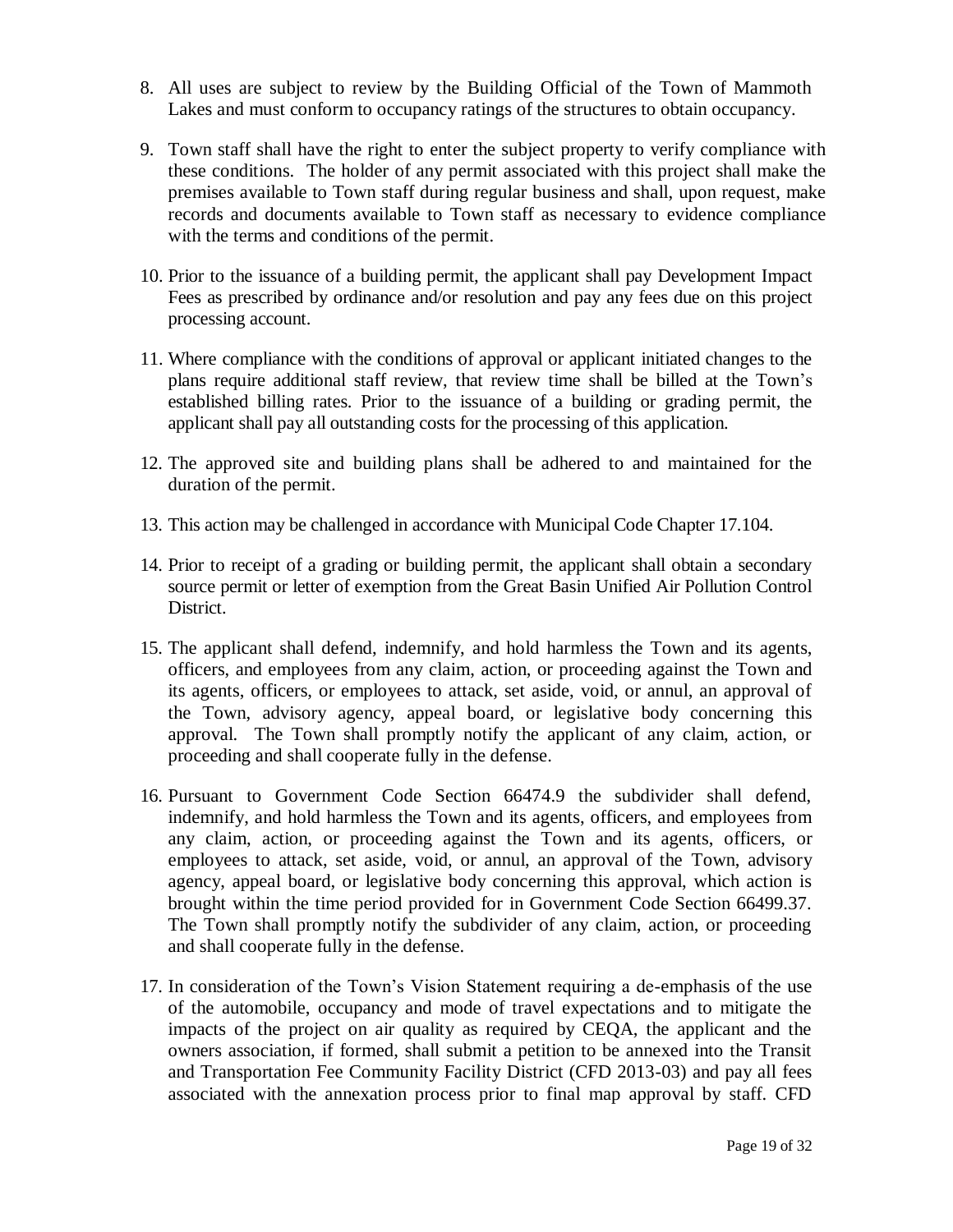2013-03 shall be referenced in the project CC&Rs, as well as in any disclosure documents required by the California Department of Real Estate for the project.

- 18. The trash enclosure shall be improved with a concrete slab and constructed of masonry with an exterior of stone veneer or other materials compatible with that of the buildings. Adequate space for recyclable materials shall be provided within the enclosure. All trash enclosures, receptacles, and food storage areas shall be animal resistant. The enclosure is not required to be gated.
- 19. All exterior lighting shall comply with Chapter 17.36.030 of the Town of Mammoth Lakes Municipal Code, Exterior Lighting. Exterior light fixtures having a total of over 400 lumens of output shall be equipped with shields that extend below the horizontal plane of the light source to direct the light downward onto the structure or surrounding grounds.
- 20. The project shall meet the requirements of Municipal Code Chapter 17.40 (Water Efficient Landscape Regulations) including the Landscape Documentation Package. A final landscape and irrigation plan shall be submitted to, and approved by, the Community and Economic Development Department for inclusion in the project grading permit. Where no grading permit is required, the final landscape plan must be submitted to and approved by the Town prior to issuance of a building permit. Said landscape and irrigation plan shall substantially conform to the preliminary landscape plan reviewed and approved by the Planning and Economic Development Commission (also see Condition of Approval 38). All landscape plantings shall be maintained in a healthy and growing condition at all times (as applicable for the season) and individual plants shall be replaced if they become diseased or die. An automated irrigation system shall be provided for each landscape area. The irrigation equipment and system shall be maintained in a proper working condition at all times. Landscaping and irrigation systems within the public right-of-way within or adjacent to the project area shall be maintained by the property owner, with the exception of benefit assessment district areas.
- 21. A tree removal plan shall be approved prior to any land disturbance and the issuance of a grading or building permit. A pre-construction meeting shall be held on-site prior to any land disturbance. The applicant shall obtain the necessary Timber Harvest Permit prior to any tree removal.
- 22. The project shall comply with the Guidelines for Erosion Control in the Mammoth area. This shall include submittal of a Report of Waste Discharge, if applicable.
- 23. The property owner shall execute a hold harmless agreement waiving any liability on the part of the Town for damage from snow removal or other standard street maintenance functions.
- 24. Water and sewer improvements require a construction permit from Mammoth Community Water District. Prior to the Town authorizing any construction, the applicant shall obtain water and sewer permits from Mammoth Community Water district and pay applicable fees to the District.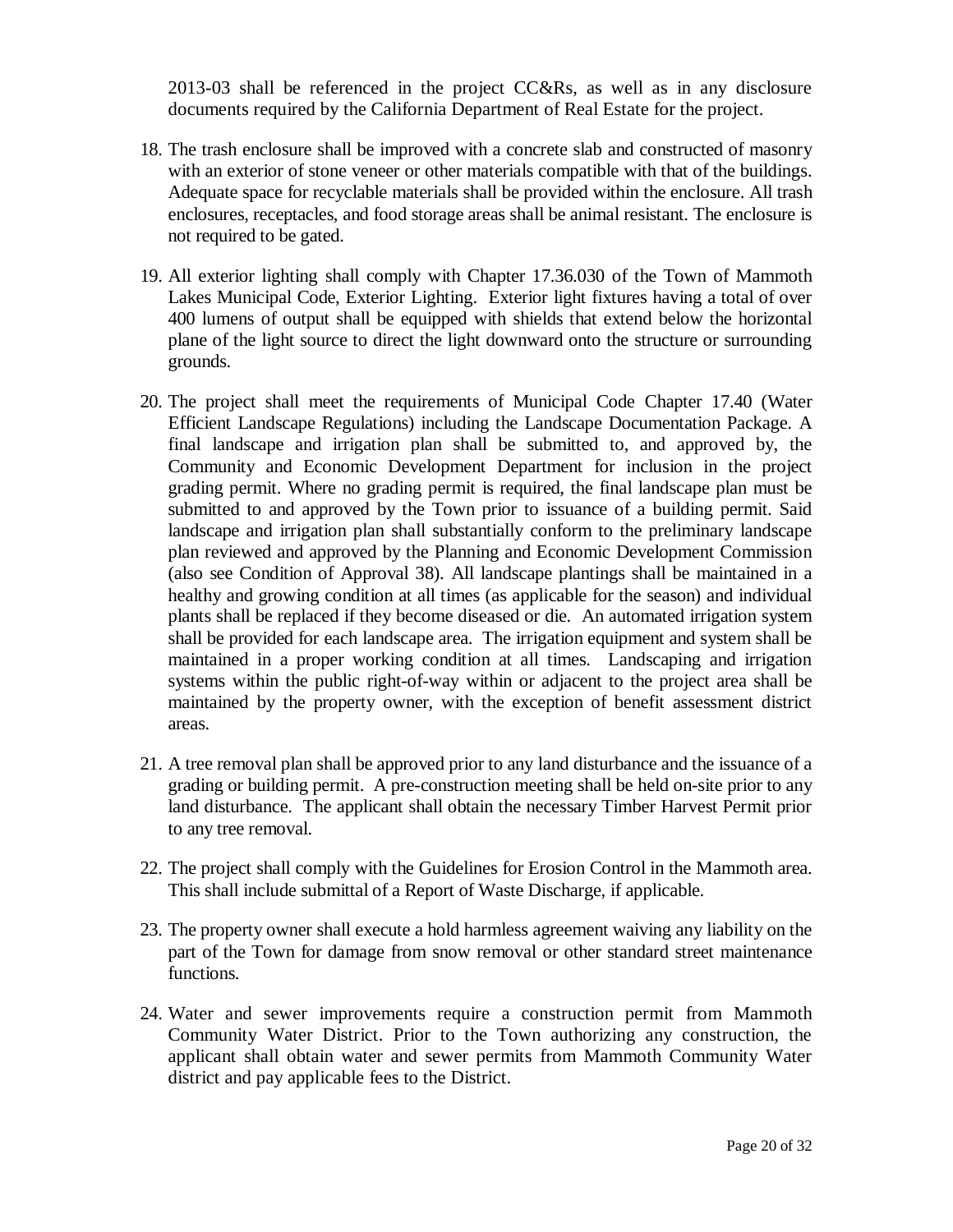- 25. New or changed improvements, exterior illumination, elevations, designs, materials, or colors shall conform to the adopted Design Guidelines of the Town of Mammoth Lakes and will require review and approval from the Town of Mammoth Lakes Community and Economic Development Department or Planning and Economic Development Commission pursuant to Municipal Code Chapter 17.88.
- 26. A certificate of occupancy is required for all future tenant improvements within the subject structure. Tenant improvements shall identify occupancy separation requirements, disabled access requirements and compliance with all applicable building, electrical, plumbing, and fire code requirements.
- 27. Zoning entitlement conditions of approval shall be printed verbatim on all of the working drawing sets used for issuance of building permits (architectural, structural, electrical, mechanical, and plumbing) and shall be referenced in the index.
- 28. Roof vents, exhaust, pipes and flues shall be combined and/or collected together on slopes of roof out of public view to the greatest extent possible.
- 29. Retaining wall design and material(s) shall be reviewed by the Town prior to grading permit issuance.

## **SPECIAL PLANNING CONDITIONS**

- 30. Prior to the issuance of each building permit for each of the seven duplex buildings, the applicant shall elect to pay either \$23,222 per unit (i.e., \$46,444 per duplex building permit) for a total project fee payment of \$325,108, or the current fee in effect at time of building permit issuance. This shall be ensured by the Community and Economic Development Department prior to building permit issuance.
- 31. The trash/recyclable materials enclosure shall be installed prior to the issuance of the third certificate of occupancy for the project. This shall be reviewed and approved by the Community and Economic Development Department.
- 32. Prior to the issuance of each building permit, the applicant shall pay the required public art fees. This shall be ensured by the Community and Economic Development Department prior to building permit issuance.
- 33. Roof eaves encroaching into setback areas shall be protected with snow restraint devices. This shall be reviewed and approved by the Community and Economic Development Department prior to issuance of a certificate of occupancy.
- 34. As shown on Tentative Tract Map 15-001 Sheet 2, Lot 9 (Building A) and Lot 16 (Building C) shall not have any habitable area that encroaches into the east 10-foot side yard setback. This shall be reviewed and approved by the Community and Economic Development Department prior to building permit issuance.
- 35. The water supply and rough-in roadway system capable of supporting 75,000 pounds shall be in place prior to the delivery of combustible construction products. Due to the tight working area, the developer shall provide location(s) for staging area(s) of construction material and employee parking. This shall be reviewed and approved by the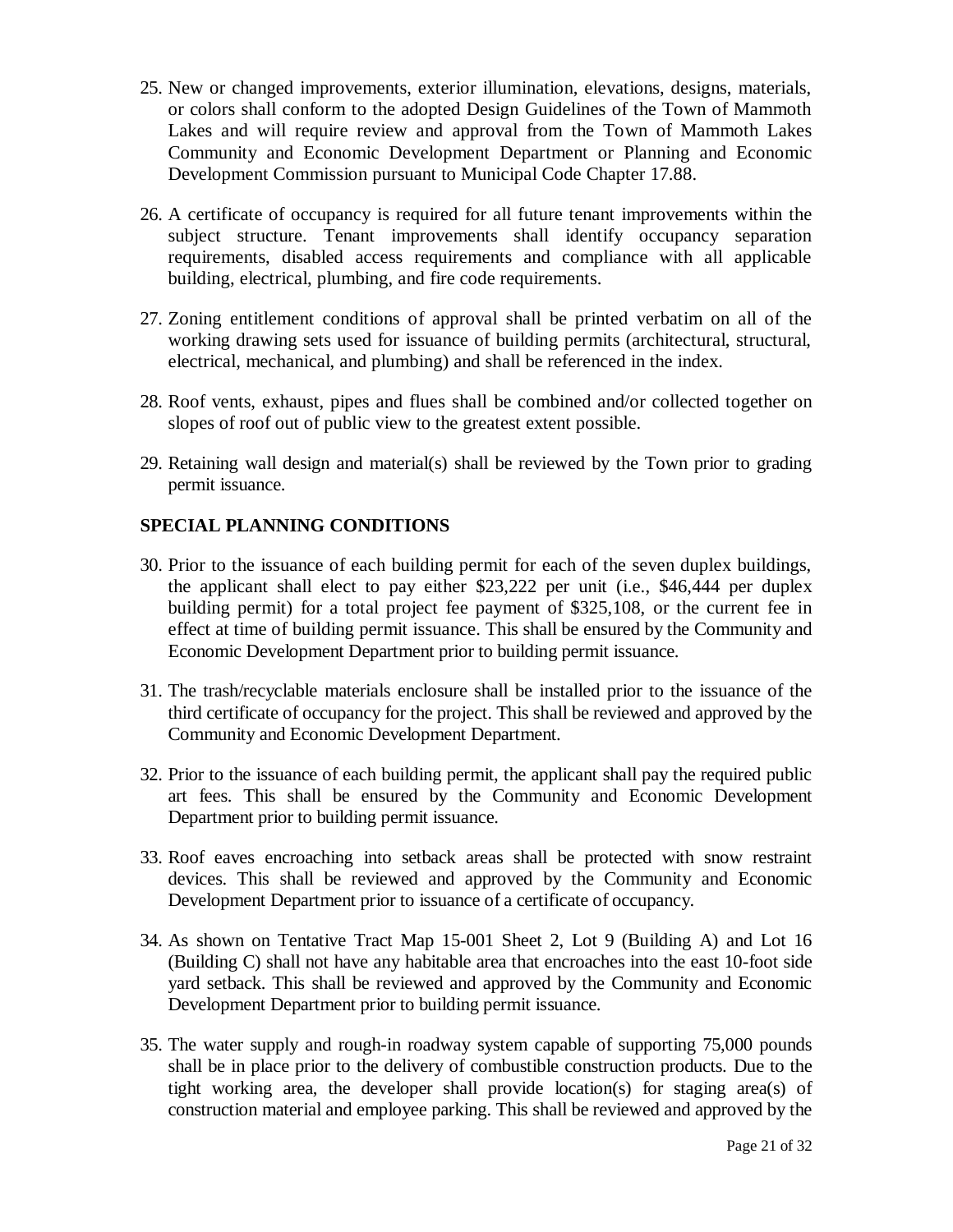Mammoth Lakes Fire Protection District prior to grading permit issuance.

- 36. A key box shall be provided with an individual master key that provides access to each structure. This shall be reviewed and approved by the Mammoth Lakes Fire Protection District prior to building permit issuance.
- 37. A wildland fuels management plan, including fire hazard reduction analysis, shall be completed for the area between the proposed structures and the south property line. This shall be reviewed and approved by the Mammoth Lakes Fire Protection District prior to building permit issuance.
- 38. Condition of Approval 20, above, requires the final landscape and irrigation plan to substantially conform to the preliminary landscape plan approved by the Planning and Economic Development Commission; however, if substantial changes to the landscape plan are required to comply with new state regulations regarding water usage, those changes shall be reviewed and approved by the Community and Economic Development Department prior to building permit issuance.
- 39. The applicant shall terminate any lease or agreement that would conflict with the ability of the project to comply with the Municipal Code snow storage requirements prior to the issuance of a building permit. This shall be reviewed and approved by the Community and Economic Director prior to issuance of the first building permit.
- 40. The revised Building C north elevation, Sheet A3.2, dated April 30, 2015, is approved by the Planning and Economic Development Commission. The Community and Economic Development Department shall ensure that the building permit plans for Building C confirm to this revised elevation prior to issuance of a building permit for Building C.
- 41. The west elevation of Building D shall be revised to incorporate similar design features as shown on the revised Building C north elevation, Sheet A3.2, dated April 30, 2015. This shall be reviewed and approved by the Community and Economic Development Department prior to issuance of a building permit for Building D.
- 42. The applicant shall work with the Community and Economic Development Department to analyze relocating the dumpster to the west portion of the site. This analysis shall include consideration of potential impacts of the dumpster being located adjacent to the Canyon Lodge parking lot (e.g., visibility, potential for non-residents to use the dumpster, etc.) and shall include coordination with Mammoth Disposal. The dumpster shall be located on the west portion of the site if the Community and Economic Development Director determines through this analysis that the potential impacts are not substantial and Mammoth Disposal finds the new location acceptable. This shall be completed prior to the issuance of a grading permit.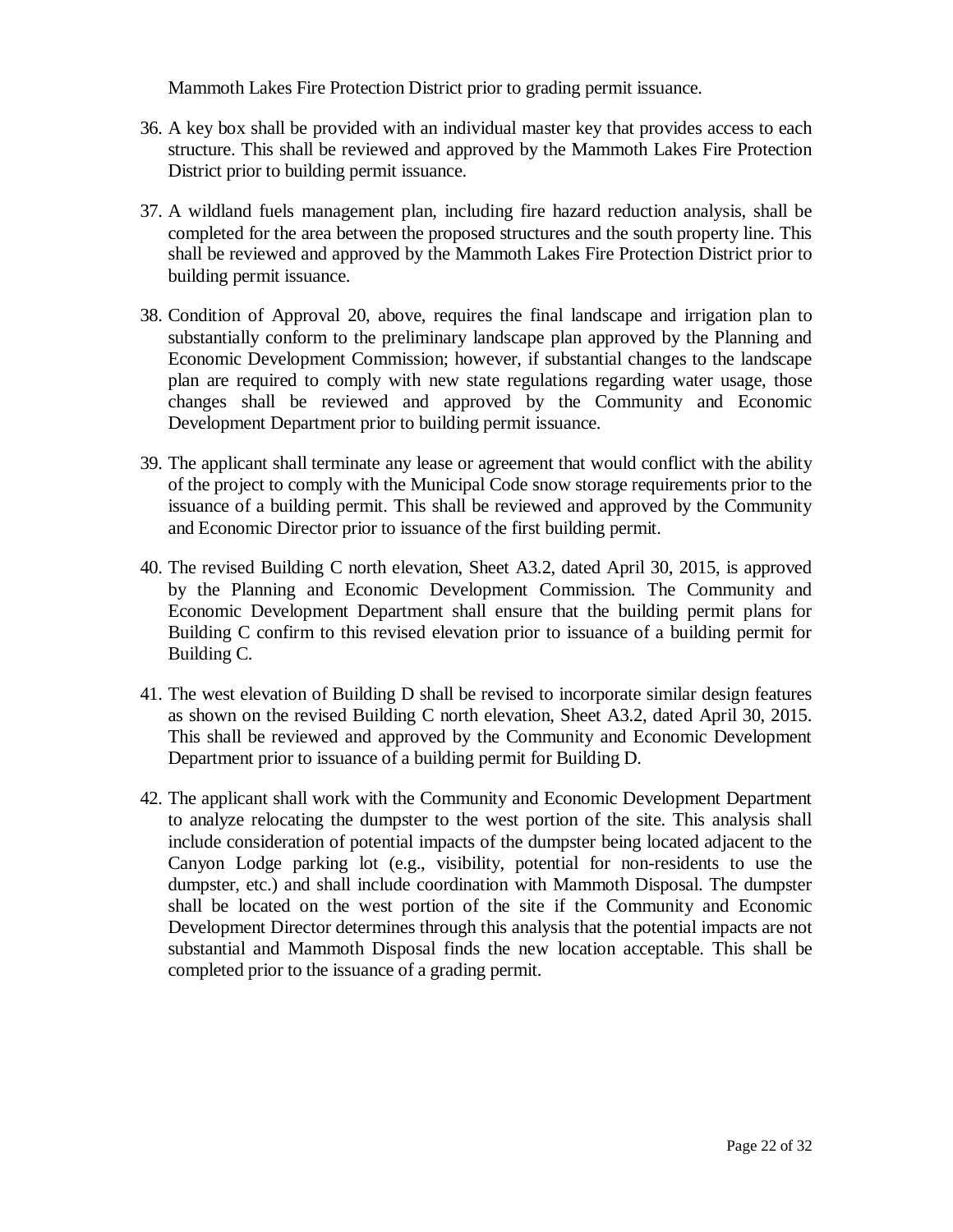#### **ENGINEERING DIVISION CONDITIONS**

## **STANDARD CONDITIONS / GENERAL REQUIREMENTS:**

- 43. A final map, consistent with the tentative map and the conditions herein, shall be recorded with the County Recorder of Mono County prior to the expiration of the approved tentative map. The final map shall conform to the Subdivision Map Act and the Subdivision Ordinance for the Town of Mammoth Lakes. The tentative map shall expire 24 months after the approval date. Failure to record the final map prior to the expiration will nullify all approvals, except as such time limitation may be extended by law or by the Planning and Economic Development Commission in accordance with the Subdivision Map Act.
- 44. Copies of all exceptions, easements, restrictions and encumbrances listed in the preliminary title report together with a copy of the current grant deed and a current title report, a copy of each record map for the subject property shown within the tentative map boundary, and a copy of each and every adjacent map, deed or other document as necessary that establish, or were used for the survey of, and for the retracement of the subdivision boundary shall be submitted with the initial submittal of the final map. A subdivision guarantee shall be issued and dated within 30 days prior to final map approval by the Planning and Economic Development Commission.
- 45. The maintenance of graded slopes and landscaped areas shall be the responsibility of the developer until the transfer to individual ownership or until the maintenance is officially assumed by an approved maintenance district or property owners association.
- 46. Slope rights adjacent to public rights of way shall be dedicated on the final map where necessary.
- 47. All new utility lines within, adjacent to or serving the site shall be placed underground.
- 48. The site grading design and all building construction shall conform to State and federal disabled access regulations.
- 49. Paved access is required to a maintained street. Street and traffic signs shall meet the California Manual of Uniform Traffic Control Devices (MUTCD).
- 50. Landscaping and irrigation systems within the public right of way, adjacent to the project area and within the project shall be maintained by property owner, with the exception of benefit assessment district areas.
- 51. The applicant shall obtain an easement or letter of permission to grade all areas requiring off-site grading prior to issuance of a grading permit or a building permit. These areas shall be contour graded.
- 52. The applicant shall submit to the Town an electronic file of the final map in AutoCAD, or other format as may be approved by the Public Works Director, within 30 days of approval of the final map.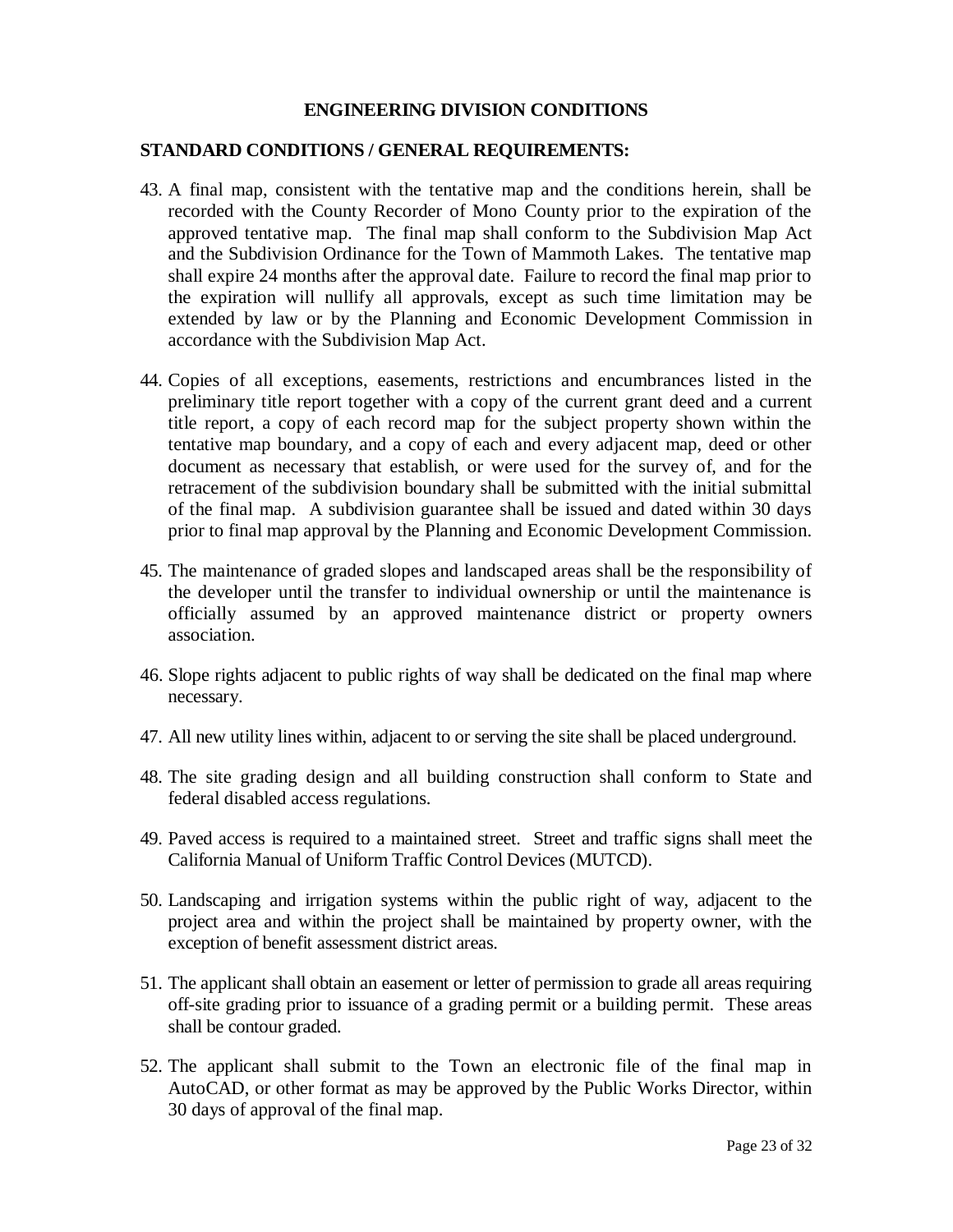- 53. All easements and dedications shall be in a form and content acceptable to the Public Works Director.
- 54. Nothing in the approval of this tentative tract map shall be construed to allow for the deviation, adjustment, variance or non-conformance of any Municipal Code or ordinance, or of any local, State or federal standard, policy, regulation or law, unless specifically provided for herein.
- 55. All grading and public improvements shall be consistent with the Town of Mammoth Standard Plans for Public Works.
- 56. Any off-site improvements required, such as installation of roads, sewers, water lines, or drainage improvements, which are of benefit to land other than the land located within the subdivision, shall be subject to an approved agreement between the Town and the subdivider to reimburse him in whole or in part for the use of the improvement by lands other than those developed by the subdivider, pursuant to Section 17.16.190 of the subdivision ordinance.

# **THE FOLLOWING CONDITIONS SHALL BE COMPLETED PRIOR TO APPROVAL BY STAFF OF THE FINAL MAP:**

- 57. The final map shall conform to the requirements of Town of Mammoth Lakes Ordinance 84-10 and all amendments thereto.
- 58. A preliminary soils report shall be filed with and reviewed by the Public Works Director. The report shall address and make recommendations as to the compacted and un-compacted fills on-site. A note shall be placed on the final map indicating which lots require grading remediation. An "as-graded" soils report shall be provided to the Town upon completion of the grading.
- 59. A form of security listed in Government Code Section 66499(a) and acceptable to the Town shall be posted to secure completion of all required grading, street and drainage improvements in accordance with the Municipal Code and the applicant shall enter into a subdivision improvement agreement for all required public improvements in accordance with the Subdivision Map Act. The agreement shall include provisions for the posting of warranty sureties for the accepted public improvements two weeks prior to Planning and Economic Development Commission approval of the final map. Construction cost estimates for all required sureties shall be prepared and signed by a registered civil engineer. The estimates shall be at prevailing wages and shall include 20% for construction contingencies and 20% for administrative costs. All sureties shall be posted prior to the issuance of a grading permit and prior to approval by staff of the final map.
- 60. A form of security listed in Government Code Section 66499(a) shall be posted with the Town in a form acceptable to the Town Surveyor for any deferred final monumentation for the final map. The estimated amount of the surety shall be prepared by the licensed land surveyor preparing the final map and shall be approved by the Town Surveyor.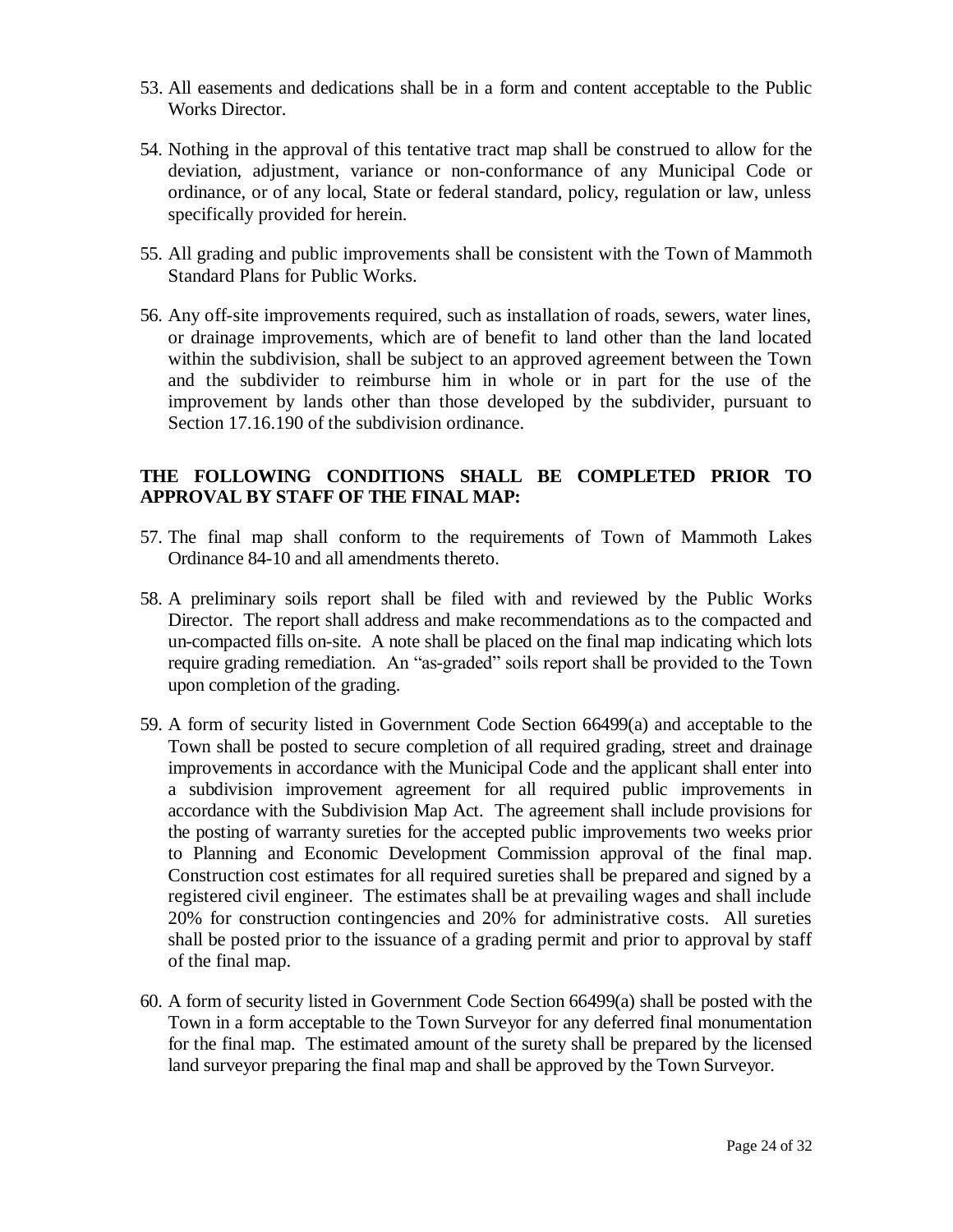- 61. Rights of way and improvements (including off-site) to transition traffic and drainage flows from proposed to existing shall be required as necessary.
- 62. All easements as shown on the tentative map shall be granted on the final map, or recorded by separate document prior to or concurrent with recordation of the final map in a form and in content acceptable to the Town. Easements to be recorded by separate document shall be submitted to the Town for review and approval. The fully executed documents shall be submitted to the Public Works Director prior to approval of the final map. Easements shown on the tentative map to be granted or dedicated shall indicate the beneficiary of the easement(s).
- 63. Easements shown on the tentative map to the benefit of an agency other than the Town or to other parties shall be shown on the final map as "Easements Reserved". The owners statement on the parcel map shall reserve said easements unto themselves, their heirs and assigns.
- 64. All documents that are required to record prior to or concurrent with the recordation of the final map shall be reviewed and approved by the Town and shall be fully executed, notarized and ready for recordation prior to approval of the final map by town staff. The originals of the executed documents shall be delivered to the Public Works Director together with the final map prior to approval of the final map.
- 65. Monumentation of the subdivision shall be installed in accordance with the Subdivision Ordinance of the Town, Ordinance 84-10.
- 66. A snow removal/storage plan shall be submitted by the applicant and approved by the Community and Economic Development Department. This plan and provisions for maintenance of private driveways and drainage facilities shall be included in the CC&Rs prior to final map approval by Town staff.
- 67. The CC&Rs shall contain provisions granting rights of access and parking, as necessary, to the owners, tenants, and their guests, of the condominium units.
- 68. Existing CC&Rs, if any, encumbering the property shall be amended as necessary for the proposed development of this project.
- 69. The applicant shall submit a request for unit, building and street addressing to the Town, and a request for street names for all streets within the subdivision. Approval of the addressing and street names shall be completed prior to approval of the map by staff.
- 70. For condominium projects the following statement shall appear on the signature sheet of the final map: "THIS SUBDIVISION IS A PLANNED DEVELOPMENT AS DEFINED IN SECTION 6562 OF THE CIVIL CODE OF THE STATE OF CALIFORNIA, CONTAINING A MAXIMUM 48 ROOMS WITHIN 16 UNITS AND IS FILED PURSUANT TO THE SUBDIVISION MAP ACT."
- 71. Prior to approval of the final map by staff, the applicant shall provide evidence to the Town that the property taxes have been pre-paid to Mono County Tax Collector or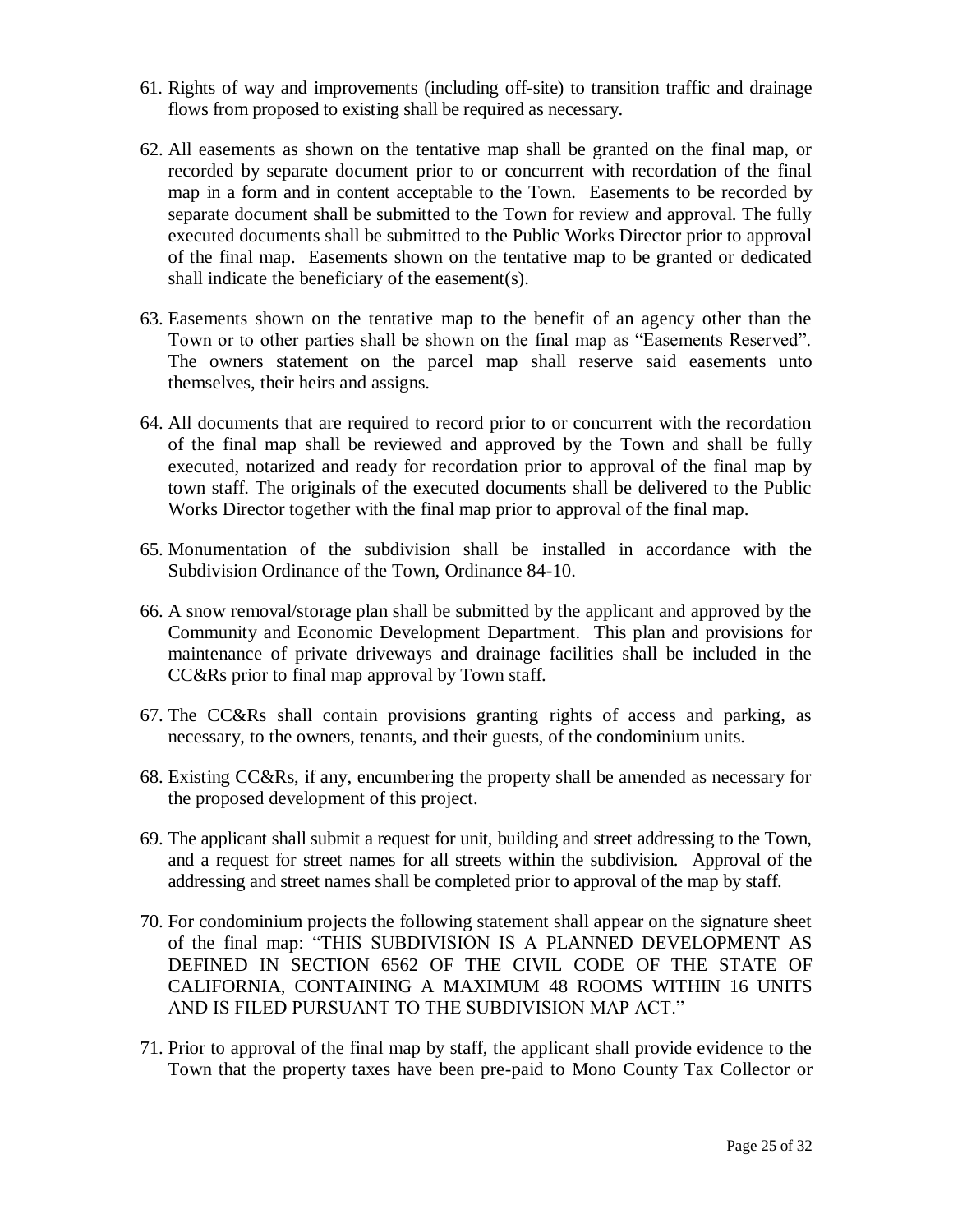their payment has been secured by the filing of a surety bond or other cash-equivalent security acceptable to the County.

- 72. As required by the Town's Subdivision Ordinance Section 17.08.035 and Council Resolution 14-28, the applicant shall pay a fee for each unit, parcel or lot, including lettered lots and parcels and common area lots or parcels, created to the Community and Economic Development Department for long range planning reimbursement prior to approval by staff of the final map.
- 73. If the subdivider elects to file multiple final maps, then prior to submittal of the first final map for the project, the applicant shall submit a development schedule of phasing and improvements for review and approval by the engineering and planning divisions of the town. The Town may impose additional conditions relative to phasing and the filing of multiple maps in accordance with Section 66456.1 of the Subdivision Map Act. Phasing may only be permitted if discontinuous right-of-ways and substandard lots are not created by the phasing.

## **THE FOLLOWING CONDITIONS SHALL BE COMPLETED PRIOR TO ISSUANCE OF AN ENCROACHMENT, GRADING OR IMPROVEMENT PERMIT:**

- 74. Construction of water and sewer improvements shall require water and sewer permits from the Mammoth Community Water District. Grading plans shall be submitted to the Town for review and approval and a grading permit in accordance with the municipal code shall be obtained from the Town and all mitigating measures and best management practices to prevent erosion and to protect existing trees shall be constructed prior to work commencing for any and all water and sewer improvements.
- 75. An application for a grading permit shall be submitted to the Engineering Services Division of the Public Works Department in accordance Chapter 12.08 of the municipal code. No change to the existing conditions of the site, including site grading, drainage interruption, land clearing, etc. shall be commenced until an engineered grading, drainage and landscape/irrigation plans have been approved by the Public Works Director.
- 76. A grading permit for the project shall not be issued prior to approval of the landscaping and irrigation plans per Municipal Code 17.40.
- 77. An encroachment permit or a letter of exemption shall be obtained from the Engineering Services Division of the Town prior to construction within the public right of way in accordance Chapter 12.04 of the Municipal Code.
- 78. No work within Town right of way shall be commenced until a traffic control plan has been approved by the engineering services division of the Town.
- 79. Street and public improvement plans for streets, sidewalks, drainage, and other public/private infrastructure shall be prepared by a registered civil engineer and submitted to the Town for review and approval. Existing topography and proposed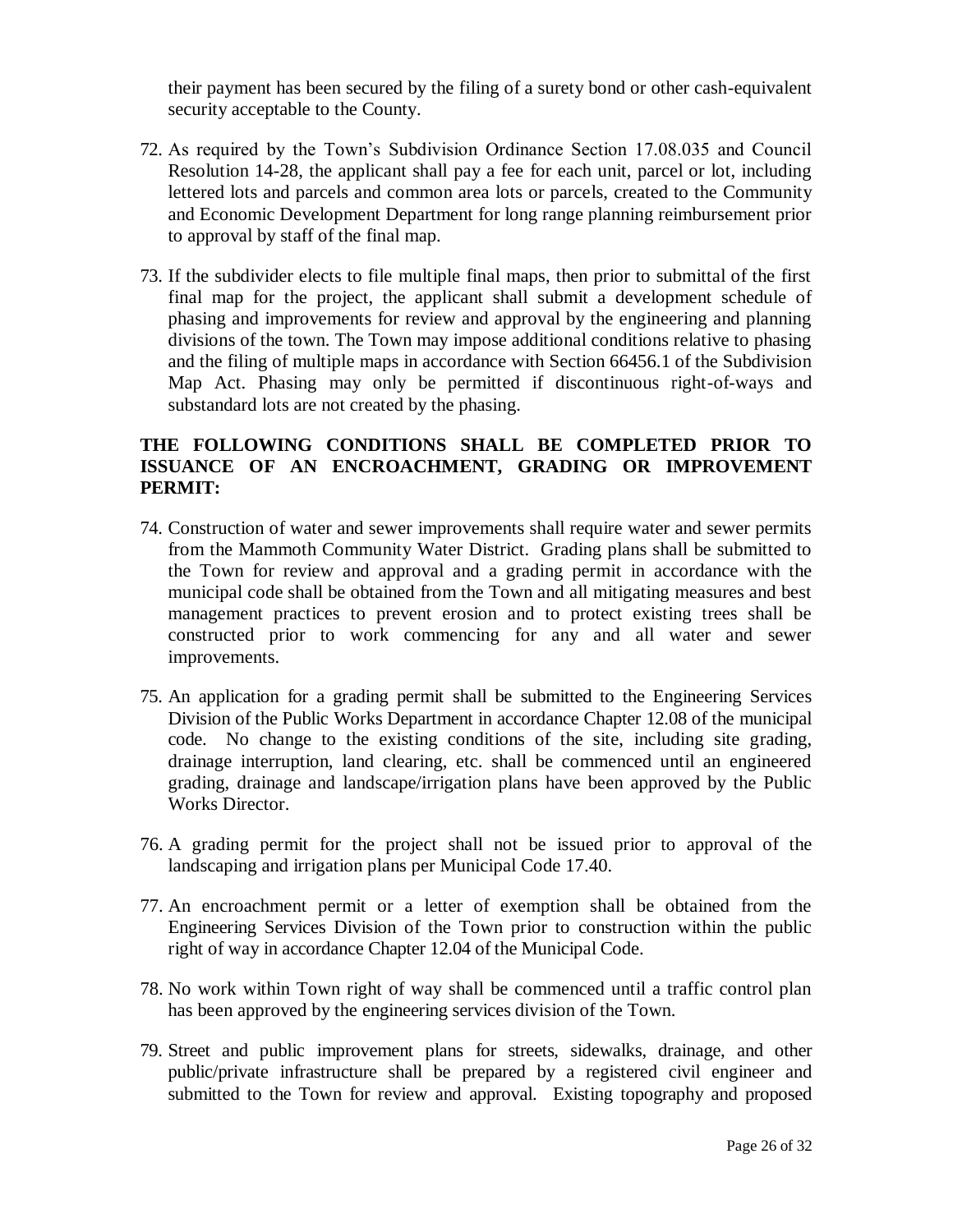grading with sufficient contours intervals (not to exceed two feet) shall be prepared by a registered civil engineer or a licensed land surveyor.

- 80. Street profile grades shall not be less than 0.5% unless the engineer of work at the time of submittal of the improvement plans provides justification to the satisfaction of the Public Works Director confirming the adequacy of the grade and provided that drainage can be adequately maintained.
- 81. Final grading and improvement plans and profiles shall indicate the location of any existing utility facility that would affect construction. All existing utilities shall be shown on the improvement plans and relocated as necessary without cost to the Town. Existing overhead utilities requiring relocation shall be converted to underground.
- 82. Prior to approval of the improvement plans, the applicant shall contract with a soils testing engineer. Any proposed grading within the street right-of-way shall be done under the direction of the soils testing engineer. Compaction tests of embankment construction, trench backfill, and all sub-grades shall be performed at no cost to the Town. Prior to placement of any base materials, and/or paving, a written report shall be submitted by the soils testing engineer to the Public Works Director for review and approval.
- 83. A geotechnical report is required that confirms that the proposed infiltrator locations will not be subject to groundwater entering the drywell or cause leaching through an adjacent slope face. A sediment and oil water separator shall be installed in conjunction with the infiltrator, substantially in conformance with water quality Phase 2 requirements.
- 84. Slope stability tests are required for all cuts greater than 2:1 or fills greater than 3:1 (H:V).
- 85. A thorough evaluation of the structural street section, to include parkway improvements, from a qualified civil and/or geotechnical engineer, shall be submitted to the engineering services division.
- 86. All driveways shall be constructed in accordance with the driveway standards of the Town.
- 87. In addition to the drainage, traffic related, or other requirements stated herein, other "on-site" or "off-site" improvements may be required which cannot be determined from tentative plans at this time and would have to be reviewed after more complete improvement plans and profiles have been submitted to the Public Works Director.
- 88. Drainage across the property shall be maintained. The design of the grading and drainage facilities shall not create concentrated discharges to adjacent properties and/or public rights of way in excess of historical flows. A registered civil engineer shall investigate existing facilities and design adequate drainage facilities to intercept and conduct the drainage flows around or through the site in a manner that will not adversely affect adjacent or downstream properties. The Engineer shall verify that downstream facilities, and drainage channels accepting site flows are not adversely affected by an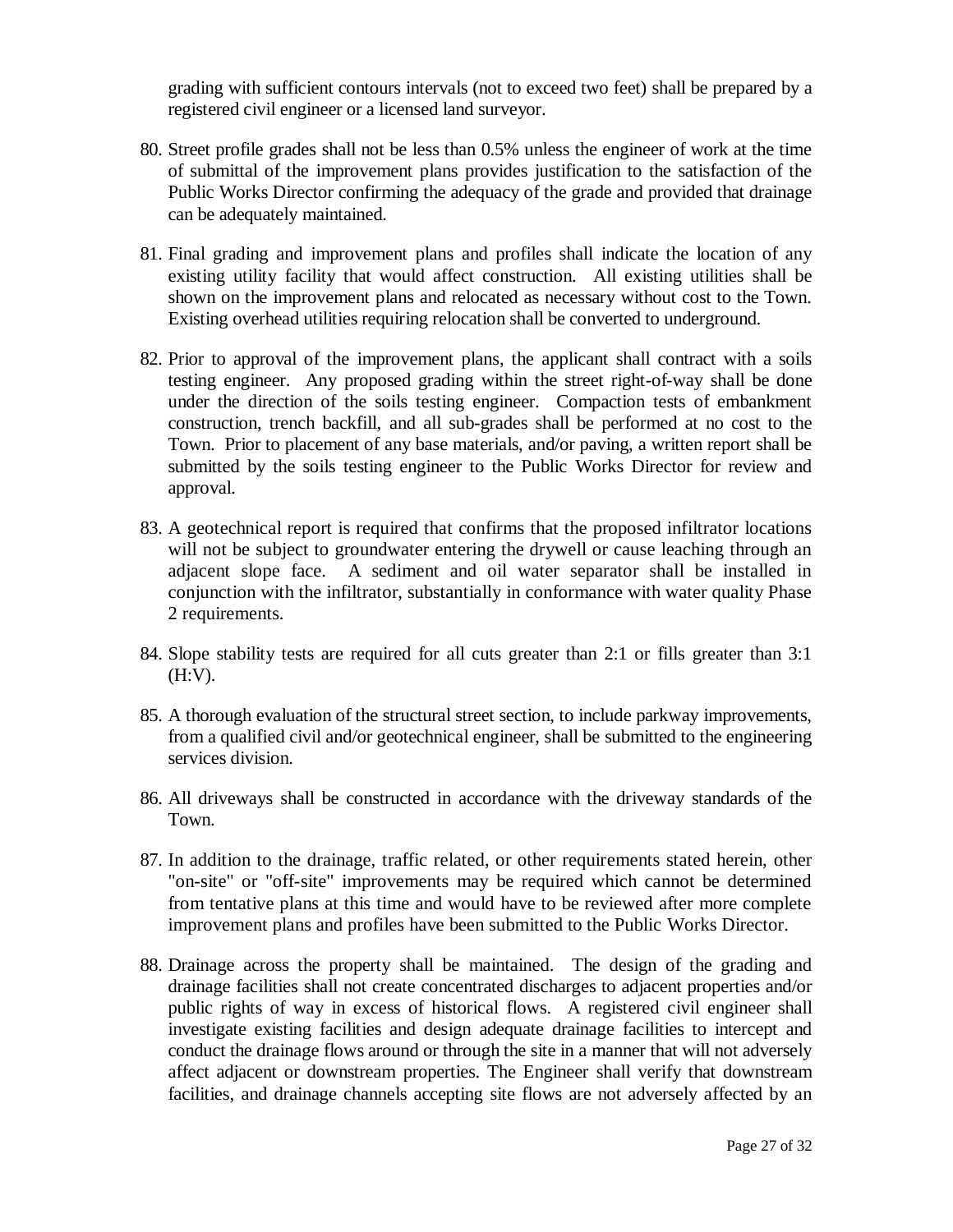increase in runoff from this development. If the project does create concentrated or sheet flows off-site that are greater than historical, the applicant shall demonstrate that the downstream facilities can accommodate the increased flows; otherwise, the applicant shall provide on-site detention for excess flows.

- 89. A final hydrology and hydraulics study is required and shall be submitted with the grading and improvement plans for the project. The study shall be prepared in accordance with the grading chapter of the municipal code and the adopted Storm Drain Master Plan of the Town and shall be prepared by a registered civil engineer. The study shall include runoff from the entire site and shall also include runoff that enters the property from all upstream sources, and shall include all storm drains, drywells, infiltrators and surface flows. The study shall indicate the method of conveying surface and underground runoff and shall address drainage conveyances downstream to the extent they exit to an existing facility or natural drainage course. All existing drainage facilities on-site and tributary to the site shall be identified and shown on the grading plans. The hydraulic calculations shall include all pipe flows, velocities and head loss calculations sufficient to show the adequacy of all conveyance systems. Q100 and V100 and the hydraulic grade line for all public storm drains and all facilities with an equivalent diameter of 18 inches or greater shall be shown on the approved grading and improvement plans. The drainage study for the project and the final design of the storm drain system shall be approved prior to approval by staff of the grading and improvement plans and the final map. Infiltrators and storm water pollution prevention facilities are to be designed to accept the "first flush" levels of runoff. The capacity of these facilities shall not be assumed to reduce storm water flows of other drainage facilities that may be required for the project.
- 90. Temporary and permanent erosion control plans shall be included with the grading, improvement, and building plans. Continuous water spraying or other approved methods shall be used during grading operations to control fugitive dust. Drop inlet filters and other temporary Best Management Practices shall be employed to filter nuisance water from storm drain inlets affected by construction, on-site and off-site. Groundwater pollution from urban run-off water generated by the project shall be mitigated using best management practices (BMPs), per the requirements of the California Regional Water Quality Control Board, Lahontan District, and as indicated in the "New Development and Redevelopment Guidelines". The applicant shall apply for and obtain all required permits, written clearances or exemptions from the Lahontan District prior to any grading. All BMPs shall be shown on the erosion control plans. If the Town inspector determines that the BMPs in place are not adequate, then additional BMPs shall be installed at the discretion of the Town inspector or a revised erosion control plan shall be prepared for approval by the engineering services division. Gravel bags shall be used in lieu of sand bags. All permanent erosion control measures shall be irrigated for at least one season. Permanent BMPs shall include sediment traps upstream of infiltrators and oil water separators for parking areas consistent with the General Plan.
- 91. A Construction Staging and Management Plan shall be submitted to, and approved by the Public Works Director prior to grading or building permit issuance. Said plan shall include provisions related to the parking of construction worker vehicles, construction equipment, construction materials, and specific limitations restricting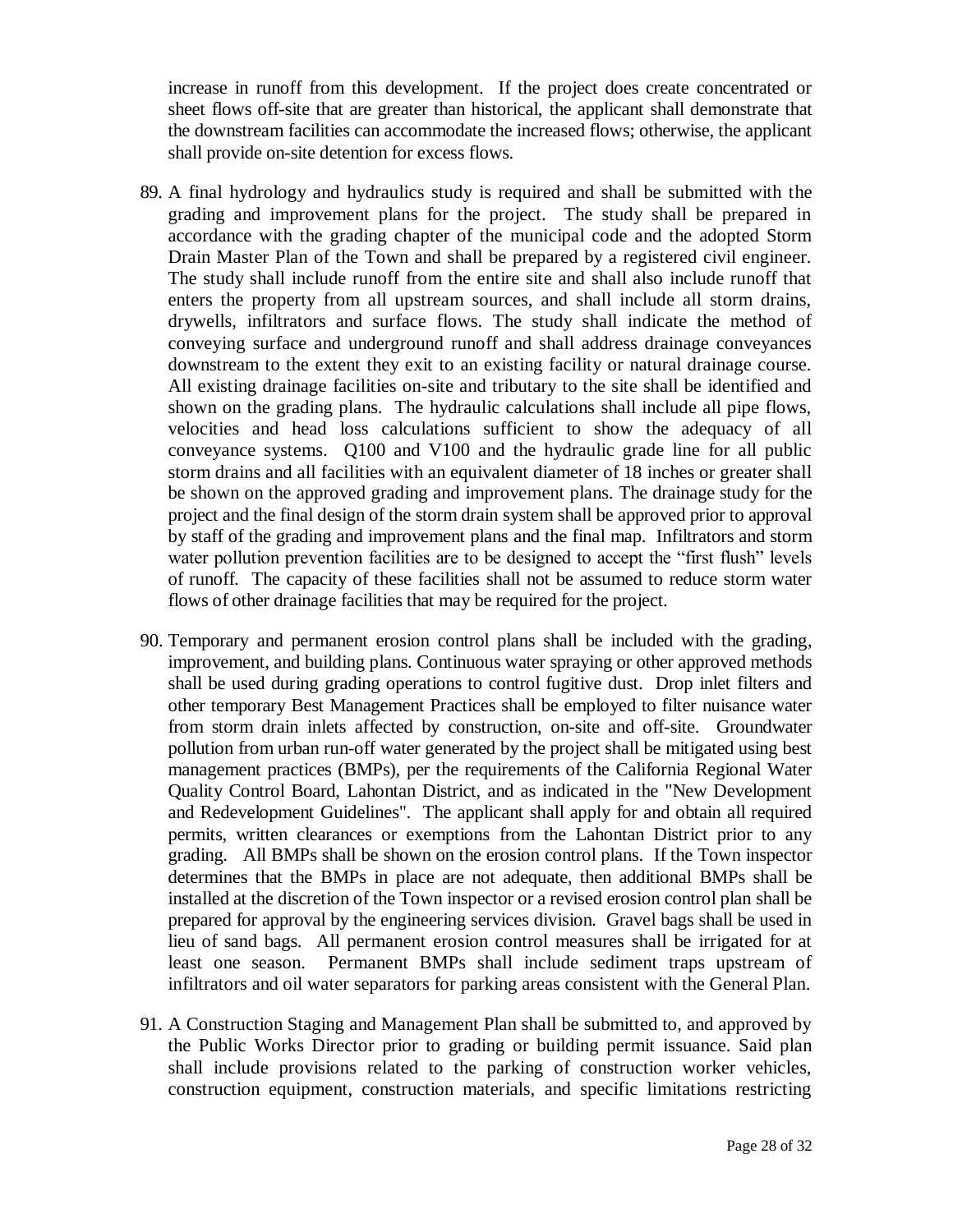access into non-developed portions of the site and the storage of materials within these areas. The staging plan and the final access roadway improvements shall all be approved by the Mammoth Lakes Fire Protection District prior to grading permit issuance. An approved copy of the plan shall be maintained on-site at all times and available to all contractors, subcontractors, their employees and the Town. The staging plan shall address hours of work, special approval for work outside hours allowed. The plan shall also contain provisions for interrupting utility services to neighboring properties and sufficient noticing to affected residents and property owners.

- 92. On the cover sheet of the grading plans and in a very conspicuous location place the following note: "The conditions of approval for the approved tentative tract map, TTM 15-001, VAR 15-001, UPA 15-001, DR 15-001, and ADJ 15-001, contained in the resolution recorded at the County Recorder's Office of Mono County as Document No. 2015xxxxx, shall be made a part of these plans and the grading permit and all conditions and requirements therein shall be adhered to by the contractor, his sub-contractors and any person performing any work on the project." This note shall also be included within the construction staging and management plan.
- 93. Prior to combustible materials being placed on-site, an all-weather access road shall be constructed serving all exterior portions of the structure to the satisfaction of MLFPD.
- 94. A shoring plan shall be prepared and submitted for review that demonstrates how the cuts along and adjacent to the property lines can be made without encroachment onto the adjacent property and in conformance with OSHA requirements.
- 95. Existing Town streets that require construction or reconstruction, shall remain open for traffic at all times, with adequate detours and traffic control, during actual construction. A form of security listed in Government Code Section 66499(a) and acceptable to the Town shall be posted to cover the cost of grading and paving prior to approval by staff of the map.
- 96. The grading plan and building permit plans shall indicate all snow storage areas and drainage facilities.
- 97. All easements shall be shown on the grading and building permit plans.
- 98. All export shall be taken to, and all import shall be taken from a permitted site, which shall be identified at grading permit issuance. The applicant shall prepare a haul route, subject to the approval of the Public Works Director prior to the import or export of material for the site.
- 99. A tree removal plan shall be approved prior to any land disturbance and the issuance of a grading or building permit. A pre-construction meeting shall be held on-site prior to any land disturbance to inspect clearing limit fencing. The applicant shall obtain the necessary Timber Harvest Permit prior to any tree removal.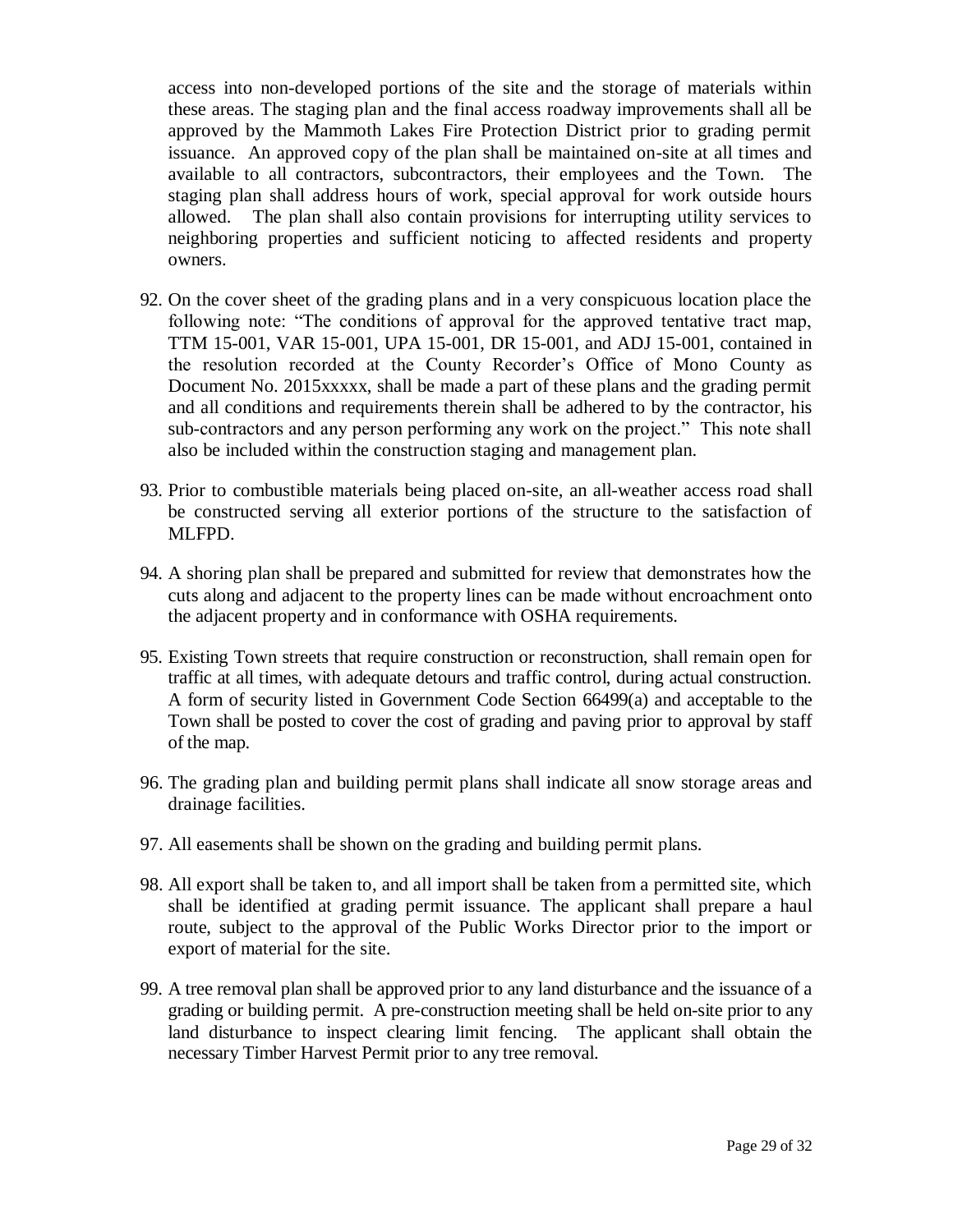100. The grading plan shall include tree protection measures to address how construction can occur without disturbing the drip-line of retained trees. The drip-line areas shall be "fenced" off with barriers to prevent disturbance during site grading. Additionally, finish grading shall not disturb existing understory vegetation or retained trees. Grading operations shall not commence until all erosion control measures and tree protection measures are in place as shown on the approved plans, and as required by the Town.

## **THE FOLLOWING CONDITIONS SHALL BE COMPLETED PRIOR TO ISSUANCE OF BUILDING PERMITS:**

101. For all retaining and screening walls, the applicant shall submit plans to and obtain a building permit from the building division.

# **PRIOR TO THE ISSUANCE OF THE FIRST TEMPORARY, CONDITIONAL OR FINAL CERTIFICATE OF OCCUPANCY THE FOLLOWING CONDITIONS SHALL BE COMPLETED:**

- 102. All required landscaping and irrigation improvements shall be constructed prior to the first temporary, conditional or final certificate of occupancy for the project. A form of security listed in Government Code Section 66499(a) and acceptable to the Town shall be posted with the Town to the satisfaction of the Community and Economic Development Department for any required landscaping and irrigation improvements to be deferred and a schedule shall be submitted to the town for the construction of the deferred improvements. Deferral of the construction of any landscaping and irrigation improvements shall be at the sole discretion of the director of the Community and Economic Development Department.
- 103. Address numbers shall be placed on all new and existing structures in such a manner as to be plainly visible and legible from the access roadway or street, consistent with Municipal Code Chapter 16.32.
- 104. The final condominium plans for the project shall be submitted to the Town for review for conformance with the approved development plan, tentative map, use permit and CC&Rs. The condominium plans shall conform to the conditions of approval with respect to ownership of required appurtenant use areas. Issuance of the first certificate of occupancy and recordation of the condominium plans shall not occur prior to Town approval of the condominium plans. The condominium plans shall be recorded prior to issuance of the first temporary, conditional or final certificate of occupancy for the project.
- 105. Construction of private streets and private facilities and related drainage improvements shall be inspected and certified by the Public Works Director and/or designee.
- 106. All required grading, public and private street and drainage improvements shall be completed, all "punchlist" items completed to the satisfaction of the Public Works Director, the as-built plans submitted, reviewed and approved and the required warranty security posted prior the issuance of the first certificate of occupancy for the project.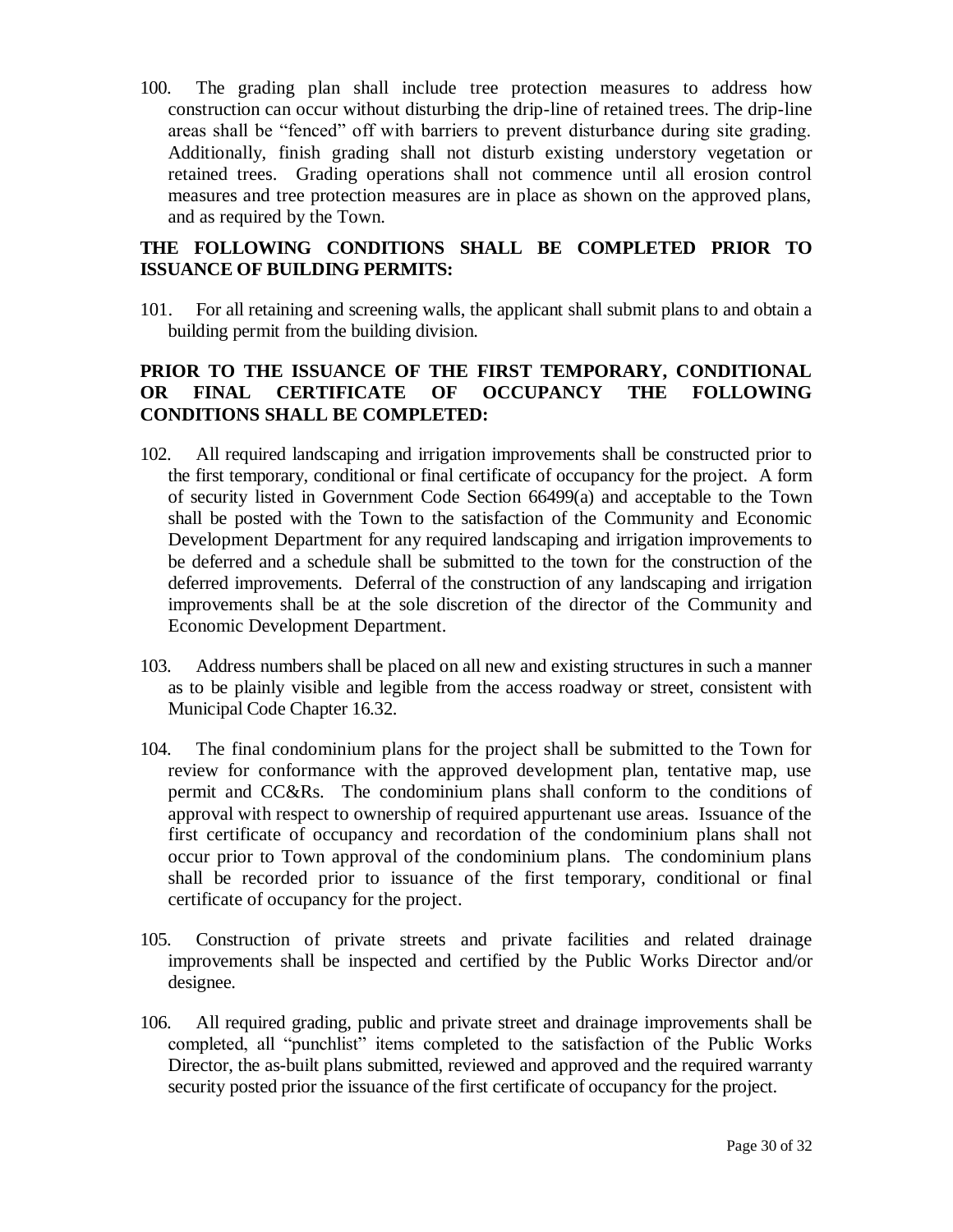- 107. Projects subject to a building permit shall have all required on and off-site improvements completed and approved prior to final inspection of any buildings or structures. The installation of any on or off-site improvements shall be sufficiently completed so as to assure protection from storm or drainage run off, a safe and drivable access for fire and safety, and the ordinary and intended use of buildings or structures. The Building Official, with the concurrence of the Public Works Director, may approve any plan or approve a change to an approved plan, which complies with the intent of this policy.
- 108. All deferred survey monumentation shall be completed, or surety posted, prior to the issuance of the first temporary, conditional or final certificate of occupancy for the project.

## **SPECIAL ENGINEERING CONDITIONS**

- 109. A grading permit for the project shall not be issued unless one of the following has occurred:
	- a. Submission of a complete application for a building permit to the building division of the Community and Economic Development Department. The building official shall make the determination as to whether or not the application is complete; or
	- b. A restoration bond for the site has been posted, which has also been reviewed and approved by the Public Works Director or designee.
- 110. Since the project would disturb more than one acre, a National Pollutant Discharge Elimination System (NPDES) permit is required. The NPDES permit shall be approved by the State Water Resources Control Board and Waste Discharger Identification (WDID) number issued prior to the issuance of a Town grading permit.
- 111. Prior to the issuance of building permits one of the following shall be completed:
	- a. Recordation of the final map. The applicant shall provide evidence to the Town that the map has recorded prior to issuance of the first building permit for the project. Evidence shall consist of the recording information of the final map; or
	- b. If a building permit is issued prior to the recordation of the final map, the project shall be considered an apartment development under one ownership to comply with State Subdivision Map Act unless and until the final map is recorded. Under this scenario, no certificate of occupancy may be issued and no sale or offer for sale of the units may be made by the owner until a final map is recorded.
- 112. The final alignment of the pedestrian path shall reflect the updating circulation and parking plan for the Canyon Lodge parking lot. The final alignment shall comply with applicable setback requirements. The final alignment shall be reviewed and approved